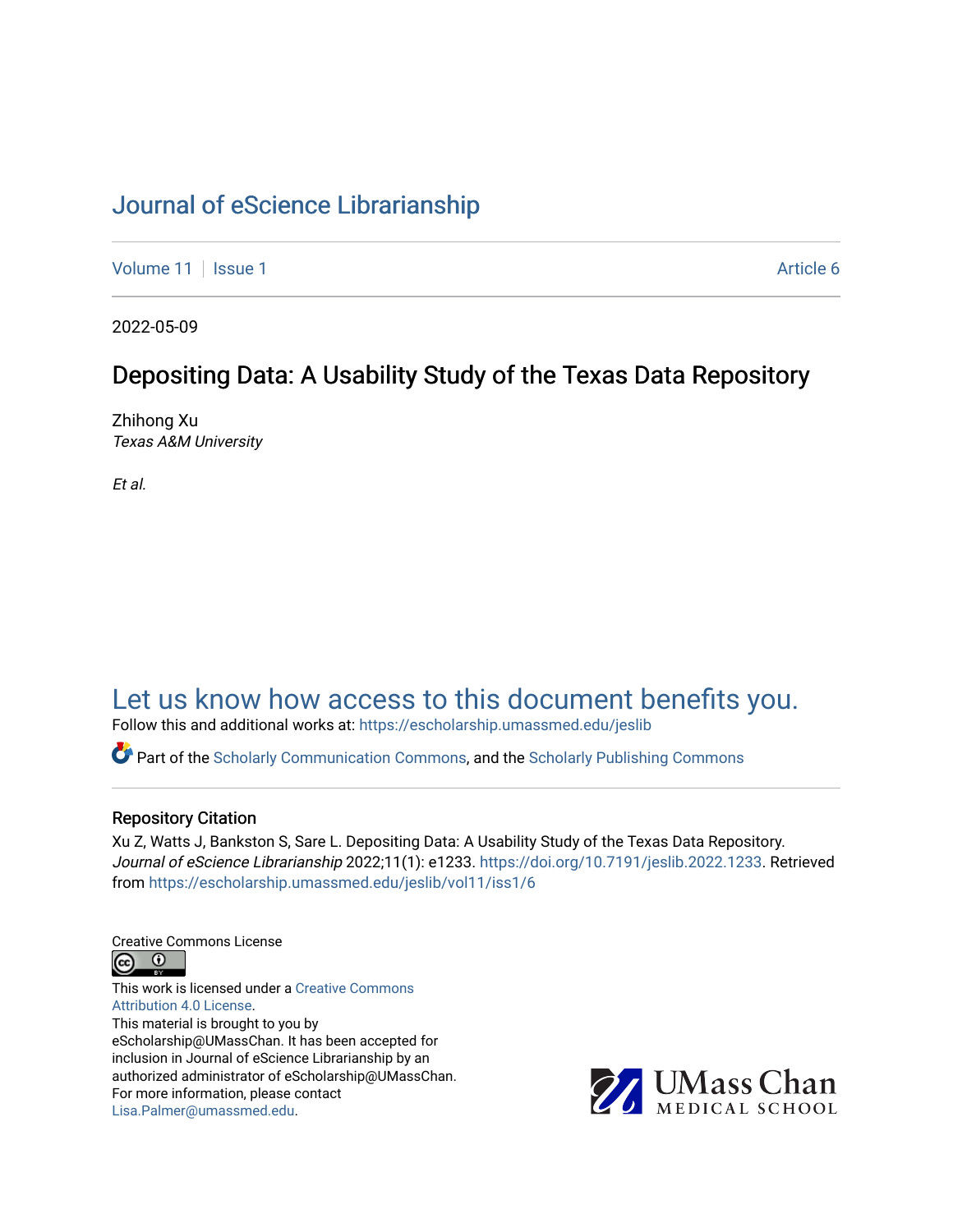

Journal of eScience Librarianship putting the pieces together: theory and practice

## Full-Length Paper

# **Depositing Data: A Usability Study of the Texas Data Repository**

Zhihong Xu, John Watts\*, Sarah Bankston\*, and Laura Sare

Texas A&M University, College Station, TX, USA \*Authors contributed equally to this work

### **Abstract**

**Objective**: The purpose of this study is to examine the usability of the Texas Data Repository (TDR) for the data depositors who are unfamiliar with its interface and use the results to improve user experience.

**Methods**: This mixed-method research study collected qualitative and quantitative data through a pre-survey, a task-oriented usability test with a think-aloud protocol, and an exit questionnaire. Analysis of the quantitative (i.e., descriptive statistics) and qualitative data (e.g., content analysis of the thinking-aloud protocols) were employed to examine the TDR's usability for first-time data depositors at Texas A&M University.

**Correspondence**: Zhihong Xu: [xuzhihong@tamu.edu](mailto:xuzhihong@tamu.edu)

**Authors' Contributions**: JW & SB contributed equally to this work.

**Received**: January 6, 2022 **Accepted**: March 8, 2022 **Published**: May 9, 2022

**Copyright**: © 2022 Xu et al. This is an open access article licensed under the terms of the [Creative Commons Attribution License.](https://creativecommons.org/licenses/by/4.0/)

**Disclosures**: The authors report no conflict of interest.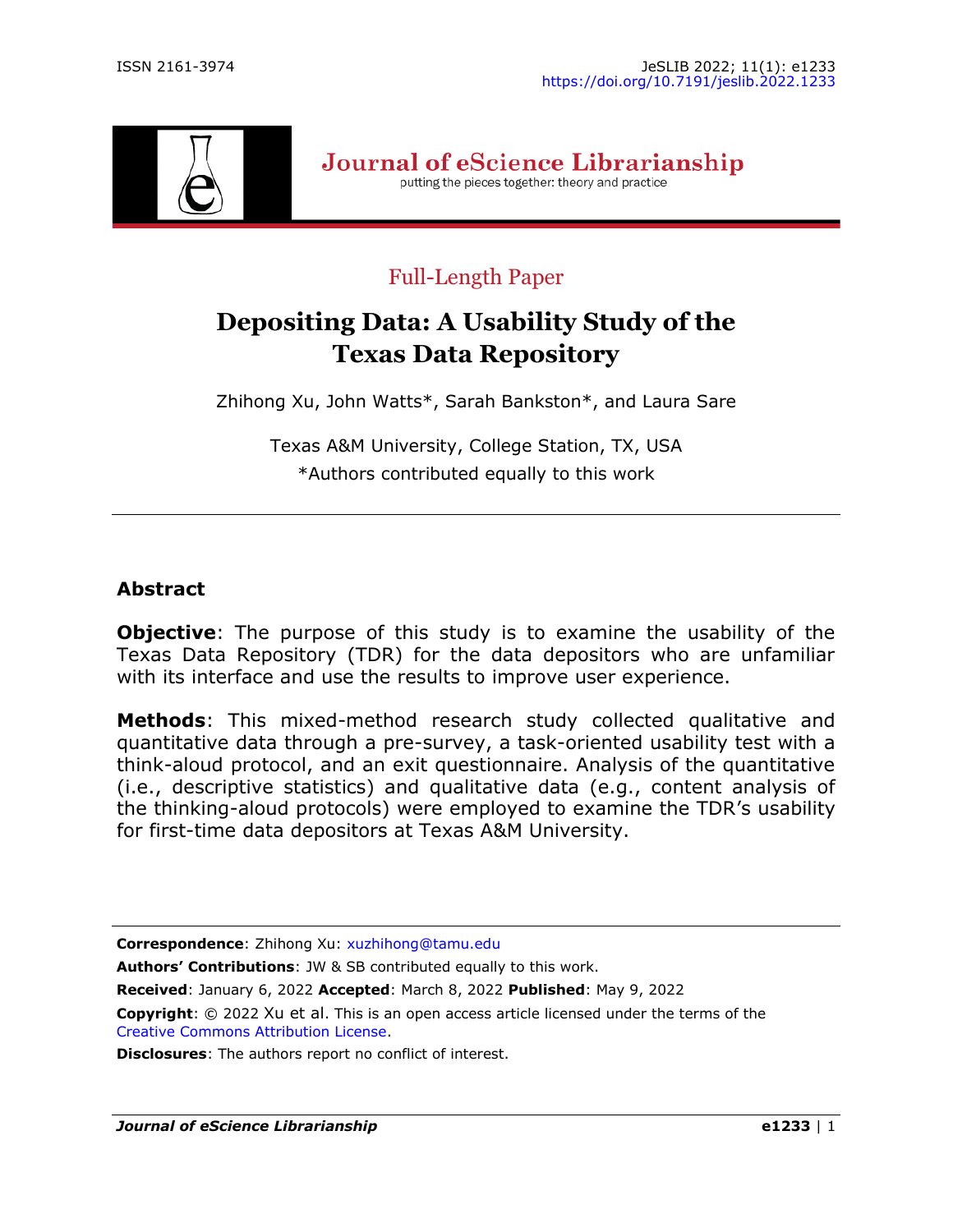## **Abstract Continued**

**Results**: While the study revealed that the users were generally satisfied with their experience, the data suggest that a majority of the participants had difficulty understanding the difference between a dataverse collection and dataset, and often found adding or editing metadata overwhelming. The platform's tiered model for metadata description is core to its function, but many participants did not have an accurate mental model of the platform, which left them scrolling up and down the page or jumping back and forth between different tabs and pages to perform a single task. Based on the results, the authors made some recommendations.

**Conclusions**: While this paper relies heavily on the context of the Harvard Dataverse repository platform, the authors posit that any self-deposit model, regardless of platform, could benefit from these recommendations. We noticed that completing various metadata fields in the TDR required participants to pivot their mindset from a data creator to that of a data curator. Moreover, the methods used to investigate the usability of the repository can be used to develop additional studies in a variety of repository and service model contexts.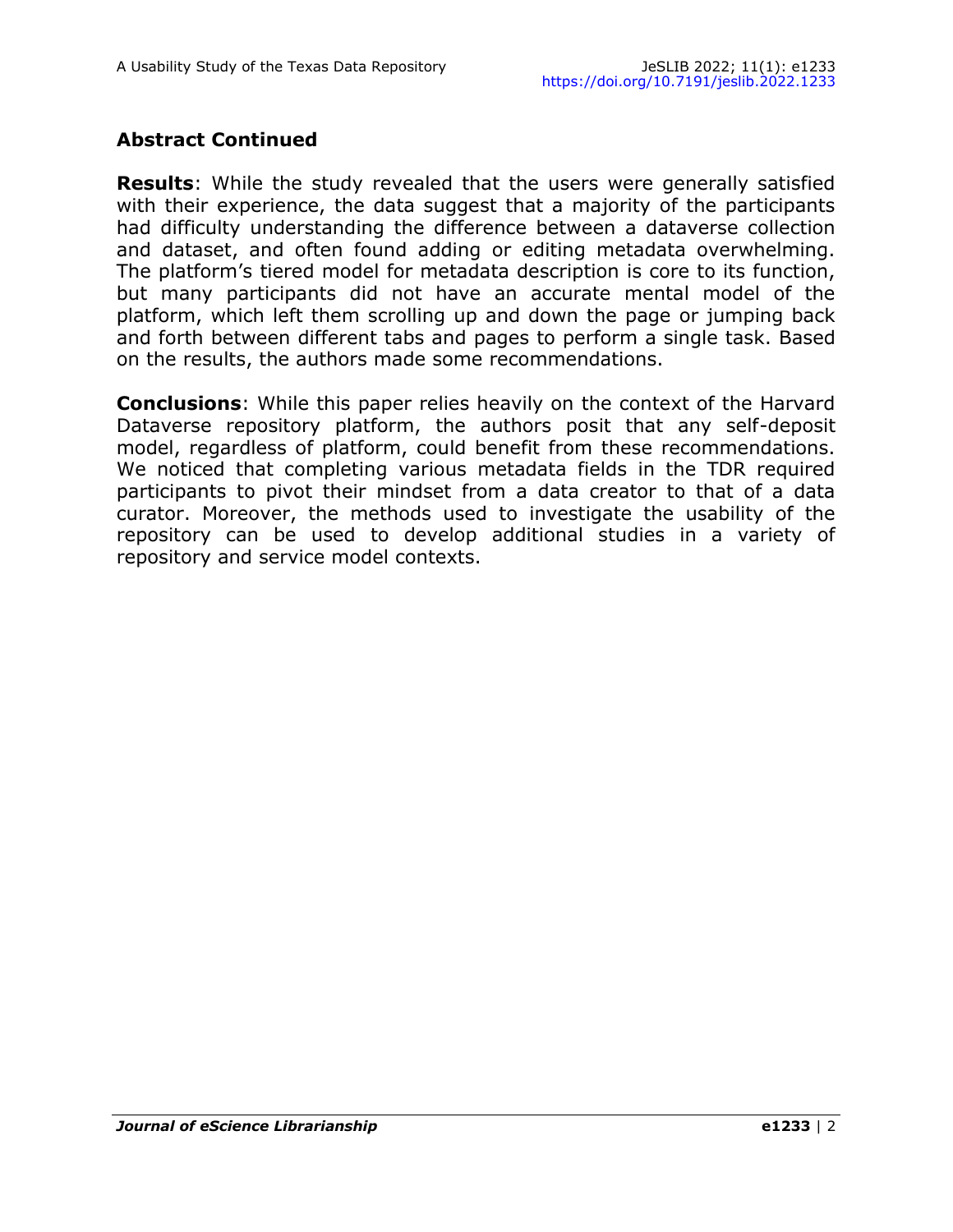## **Introduction**

The Texas Data Repository (TDR) is a consortial platform for publishing, sharing, and archiving data created by faculty, staff, and students at member Texas higher education institutions (Texas Digital Library 2021). The repository ([https://dataverse.tdl.org\)](https://dataverse.tdl.org) uses the Dataverse Project software,an open-source application developed and used by Harvard University. The repository was created in 2017 and is hosted by the Texas Digital Library (TDL), a consortium of academic libraries in Texas that provides shared technology services to digital scholarship collections.

The TDR was developed "to make research materials freely available to anyone, anywhere, and at any time," by enabling researchers to publish and preserve research data to meet funding agency and scholarly journal data publishing requirements (Texas Data Repository 2021a). The TDR can host small to mid-sized datasets that are free of confidential or sensitive information since deposits are encouraged to be openly accessible to the public. Deposited data can be from any scholarly discipline and in any file type and allows for the inclusion of readme files and other supplementary documentation. Key benefits of the TDR include the ability to store and organize datasets, version tracking, and the assignment of a digital object identifier to datasets for citation. A liaison librarian at each of TDL's participating member institutions provides deposit assistance to researchers at their institutions. The TDR was developed to be a hybrid service model, with TDL staff hosting the repository but provided flexibility for local institutional control of programs and services. This allows institutions to adjust services based on need and available staffing (Texas Digital Library Dataverse Implementation Working Group 2016).

While multiple universities participate in the TDR, this study focused on researchers' experience of using the TDR at Texas A&M University, which uses a self-deposit model, with support as needed, including workshops, online guides, and consultations. Texas A&M University has the second highest number of users and dataset creators in the TDR (Sare, Chan-Park, & Waugh 2021). Among all institutions, the TDR averages about 15 new users a month and 30 new datasets are added every month, with most of these openly accessible (Sare, Chan-Park, & Waugh 2021).

The purpose of this study was to examine the TDR's usability for researchers who are unfamiliar with depositing data the TDR. The study was conceived when the authors reviewed a select set of deposited datasets generated from a random sample for another project and noticed that some deposited datasets had poor or incomplete metadata. The authors decided to do an assessment of the usability of the TDR's interface to see if there were obstacles researchers faced when depositing their data.

A pre-survey and a task-oriented usability test with an exit questionnaire was conducted to explore the TDR's usability.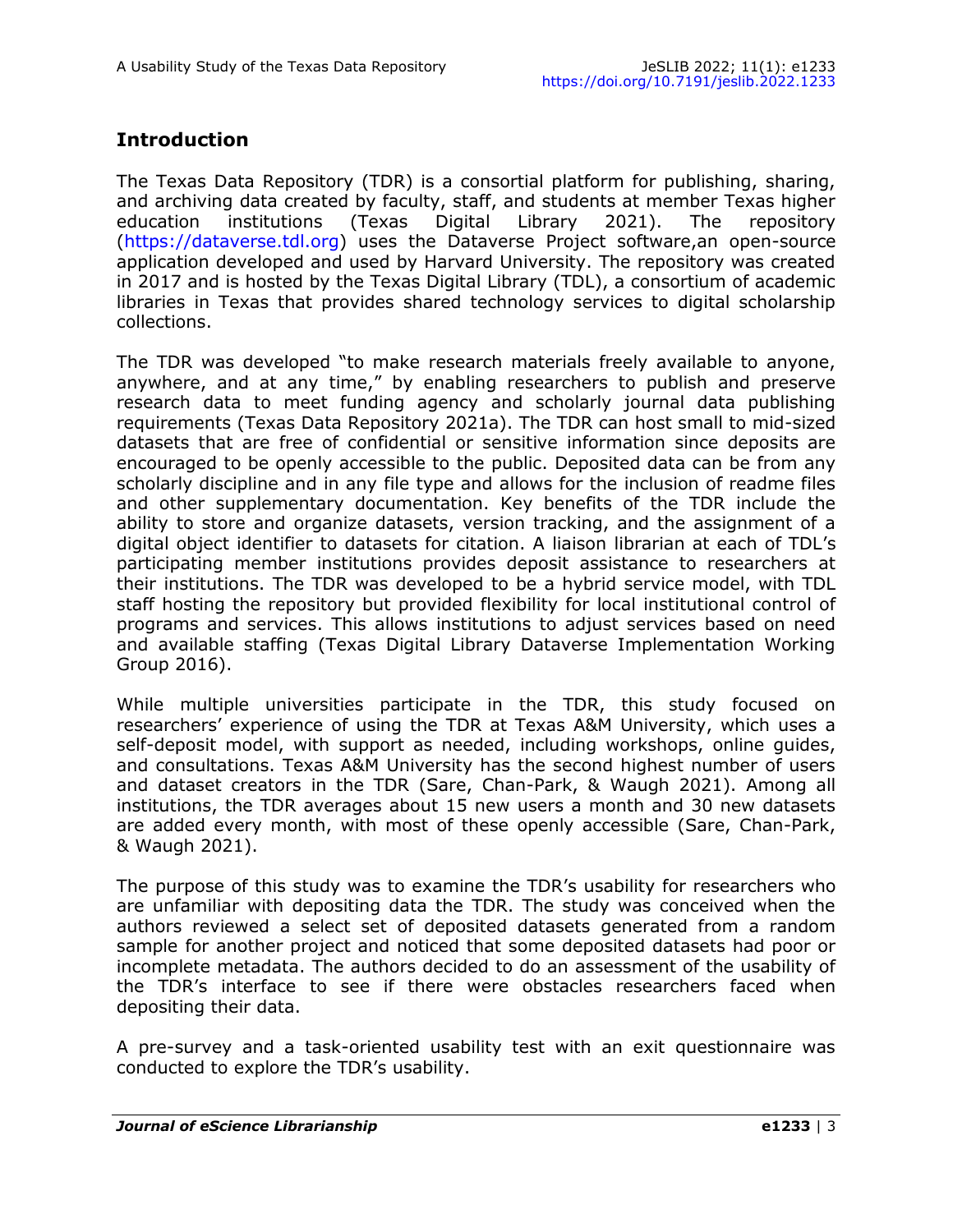The research questions are:

- 1. Are the data depositors satisfied with their use of the TDR?
- 2. Can the data depositors use the TDR effectively and efficiently?
- 3. What training materials and guidance can the libraries provide to depositors to improve the user experience?

## **Literature Review**

Many researchers have described usability as a multifaceted concept, and Jeng (2005) has an excellent exploration of these various definitions of usability. Two of the most widely cited definitions of usability are from Nielsen (1993) and the International Organization of Standardization ISO 9241-11 (2018). According to Nielsen (1993), usability has five attributes: learnability, efficiency, memorability, error recovery, and satisfaction. ISO 9241-11 (2018) has since been updated from the draft (1994) and previous (1998) versions that are often cited and defines usability as "the extent to which a system, product or service can be used by specified users to achieve specific goals with effectiveness, efficiency and satisfaction in a specified context of use" (p. 2). These two definitions are referenced often in library usability studies, and for the purposes of this study the ISO 9241-11 (2018) definition examining effectiveness, efficiency, and satisfaction was employed to evaluate the usability of the TDR, as others have done in their studies (Jeng 2005; Pant 2015; Subiyakto et al. 2021).

#### *Libraries and usability*

There have been numerous library website usability studies over the past 20 years, and recently published studies reveal a range of in study focus. Kous, Pušnik, Heričko, and Polančič (2020) use the attributes of usability to frame their study which questions how different types of users experience the library website's usability. For a library website redesign focused on navigation, Ochoa (2020) discovered that the user's understanding of library jargon impacted their ability to complete tasks. Cirelli & Long (2020) conducted a survey to understand what library resources health sciences students' need and use, and how they describe these resources, and then conducted a usability test to examine proposed changes to the library website organization as a result.

In addition to investigating library website usability, library researchers have also explored the usability of external systems integrated within the library website, such as discovery layers (Brett, Lierman, & Turner 2016; Jacobs, DeMars, & Kimmitt 2019; Tonyan & Piper 2019; Woods, Gillespie, & McManamon 2016) and LibGuides (Almeida & Tidal 2017; Conrad & Stevens 2019; Thorngate & Holden 2017). Institutions subscribing to LibGuides or adopting discovery layer platforms have a limited locus of control for making changes to the systems themselves; they may be able to make some level of decision, but overhauling the interface entirely is outside their control. However, usability studies inform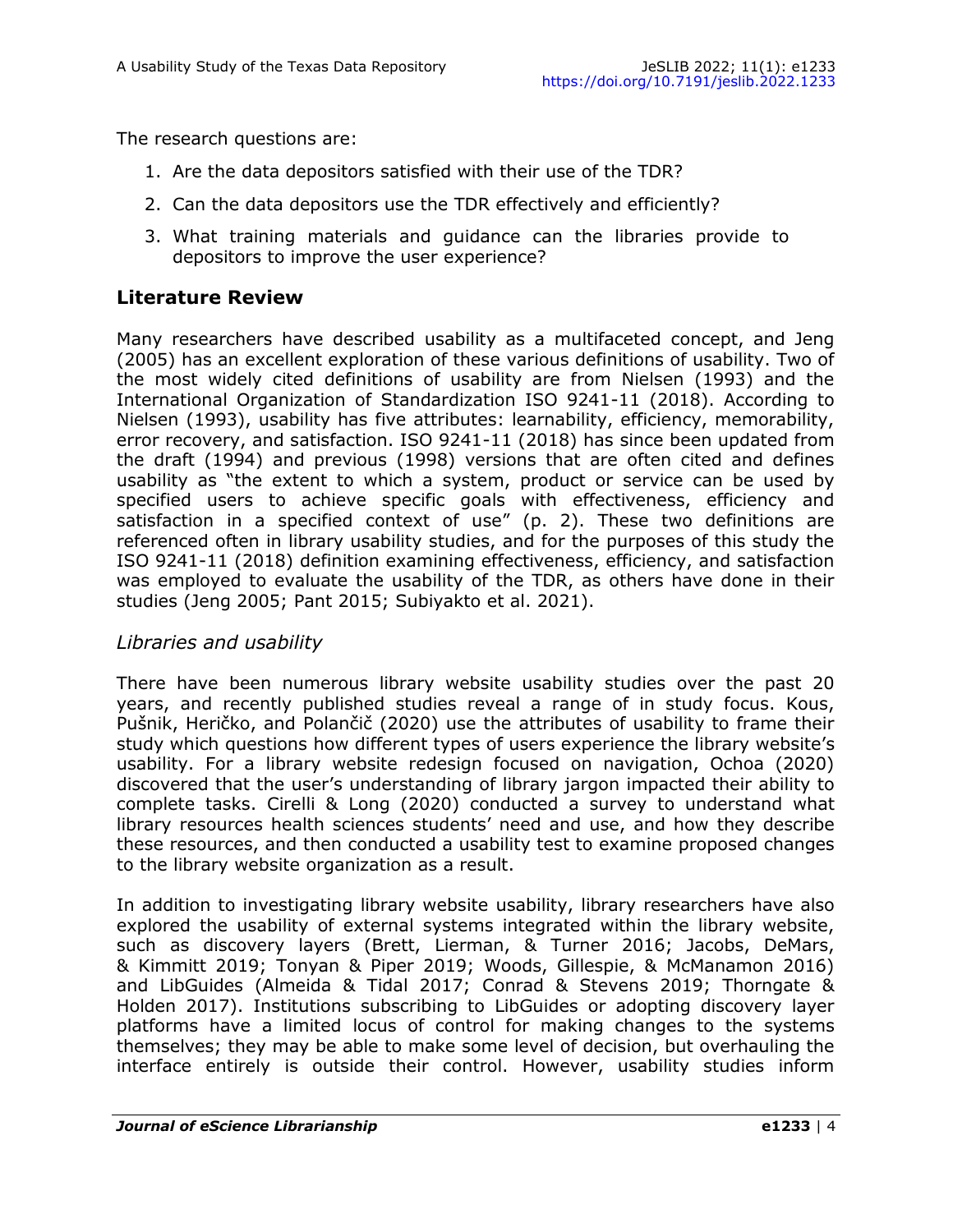changes that the institutions are able to make and as well as inform local best practices for educational interventions and internal policies. For example, Conrad & Stevens' (2019) LibGuides usability testing led to the "development of several data-informed recommendations" for guide creators in their library, such as using the same header as their library's website and avoiding subtabs in the navigation (p. 73). Tonyan & Piper (2019) conducted a usability study on Summon, their library's newly implemented discovery layer, in order to develop best practices for incorporating this tool into their information literacy instruction.

#### *Institutional and data repository usability*

As universities have sought to capture the research output of their faculty, there has been an increase of institutional repositories and data repositories that are supported by academic libraries. A search of the literature reveals a trend in beginning to investigate the usability of these institutional repositories or data repositories. Kim and Kim (2008) describe the development of a framework for usability testing for their institutional repository and the subsequent usability testing that focused on satisfaction, supportiveness, usefulness, and effectiveness. They recruited participants that were both experienced and inexperienced with the system for comparison. After the testing and analysis was completed, they used the data to make recommendations for changes to their interfaces, including submission and search interfaces. Subiyakto et al. (2021) conducted think-aloud usability testing on the end-user interface of their institutional repository to measure efficiency and effectiveness of finding data on the site. After completing the usability testing, participants answered a "system usability scale (SUS) Questionnaire" so the researchers could measure satisfaction with the repository (p. 3). To capture efficiency of the site, they measured the time it took the participants to complete each of the ten tasks developed for the think-aloud test, and to measure effectiveness they rated how easily participants could complete the tasks. They found that the overall efficiency of the site was higher than the minimum expectation, while effectiveness and satisfaction both scored slightly below the minimum expectation. Most of the recommendations resulting from testing involved simplifying and streamlining the interface.

In 2013, Gibbs, Lin, & Quigley submitted a final report regarding usability testing conducted on the Harvard Dataverse open-source data repository. Usability testing sessions and interviews were analyzed, and since the majority of the participants had little exposure to Dataverse, the report focused on new users. Two task scenarios were developed: one for users finding data and one for users depositing data (including creating an account). Both task scenarios resulted in recommendations for updating Dataverse based on the usability data gathered, and devised a two-tier approach for implementation.

Since this final report, there have been very few published studies regarding the usability of Dataverse. Quigley (2015) detailed in a poster an iterative testing process for Dataverse which resulted in changes to the taxonomy and faceted navigation, as well as the creation of several ways to access editing datasets.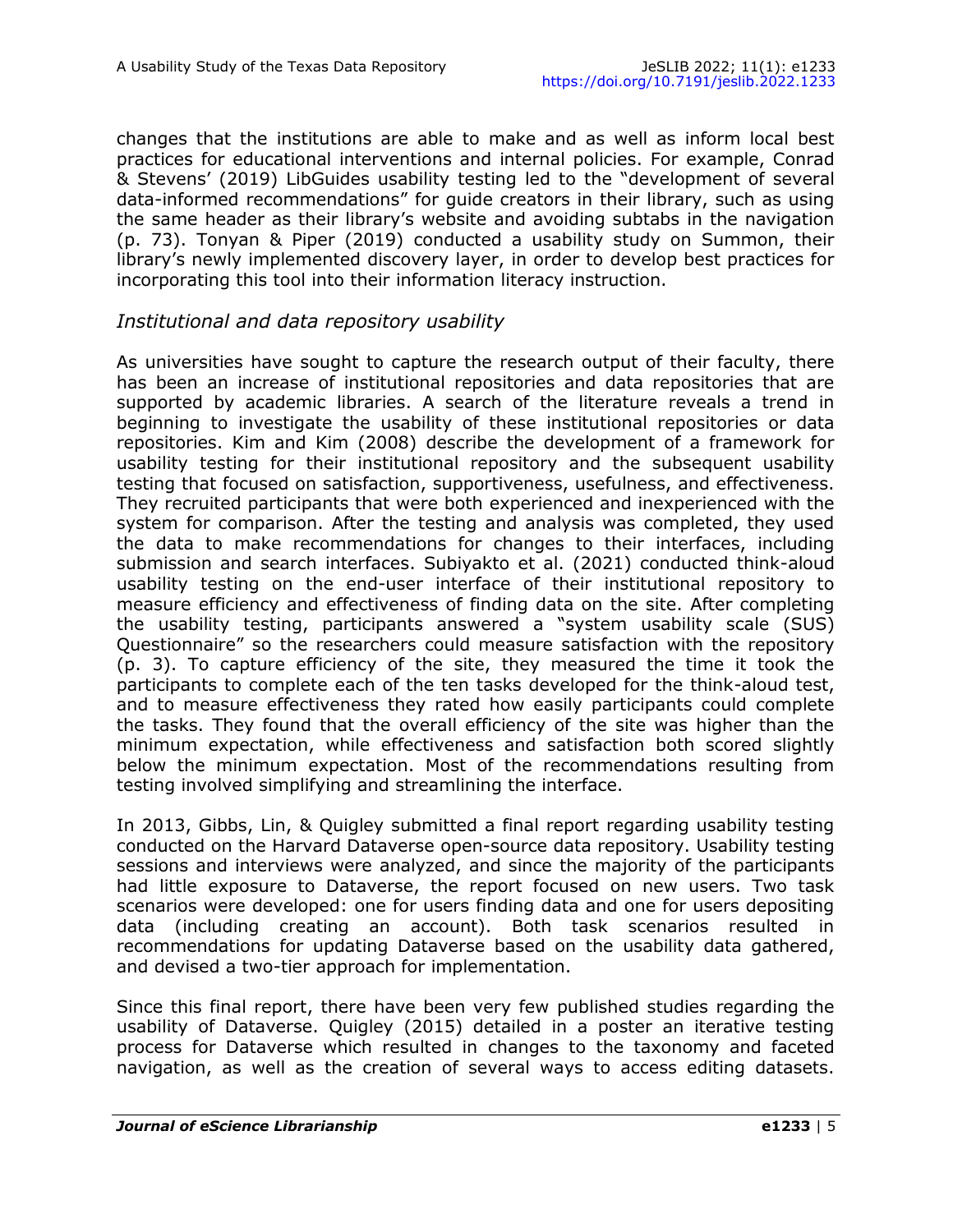Kamaludin (2020) used a survey to conduct a usability heuristic evaluation of their university's installation of Dataverse. These 10 usability heuristics were originally developed by Nielsen and Molich (1990) and later refined by Nielsen (1994). Kamaludin (2020) discovered that nine out of the 10 variables measured were favorably met, with the highest being 'flexibility and efficiency of use' and 'help and documentation.' The remaining variable, 'recovery and system,' was rated neutral.

This study contributes to the existing scant literature regarding the usability of a Dataverse repository in the context of one particular university in order to make decisions for best providing support to researchers using the TDR, share with the broader TDR community, and which can also serve as a model for others to investigate their local installations of a Harvard Dataverse repository.

### **Methods**

#### *Participants*

After receiving institutional review board approval, the authors recruited seven researchers who had never used the TDR before. We used convenience sampling to do the recruitment. Literature (Nielsen, Jakob, Landauer, & Thomas 1993) showed that usability studies do not require a large number of participants. When sample size gets to a certain number, the information obtained from the study will reach a saturation level. Juliet Corbin and Anselm Strauss define theoretical saturation as the point where further "data gathering and analysis [would] add little new to the conceptualization, though variations can always be discovered" (Corbin & Strauss 2008, 263).

#### *Instrument and procedure*

The components of the usability study centered around the TDR's efficiency, effectiveness, and satisfaction to understand the first-time data depositors' experience with the TDR. The usability study was performed through three steps. Firstly, seven participants completed the pre-surveys (Appendix 1: Pre-survey). We used Qualtrics to design and collect the pre-survey data. According to Hom (1998), the pre-surveys can help collect the participants' demographic information and general knowledge/experience about the TDR.

Following current practices, the study was conducted through two primary methods of measurement—a task-oriented usability test observation with concurrent thinking aloud protocols, and an exit system usability scale questionnaire (adapted from SUS and Jeng (2005)'s usability test questions, Jeng 2005; Subiyakto, Rahmi, Kumaladewi, Huda, Hasanati, & Haryanto 2021) (Appendix 2: The exit system usability scale questionnaire). In the usability test observation, participants were directed to complete the 5 tasks—creating a user account, creating a dataverse, adding/uploading a dataset to the dataverse, adding/editing metadata, and editing a file description—with the assistance of a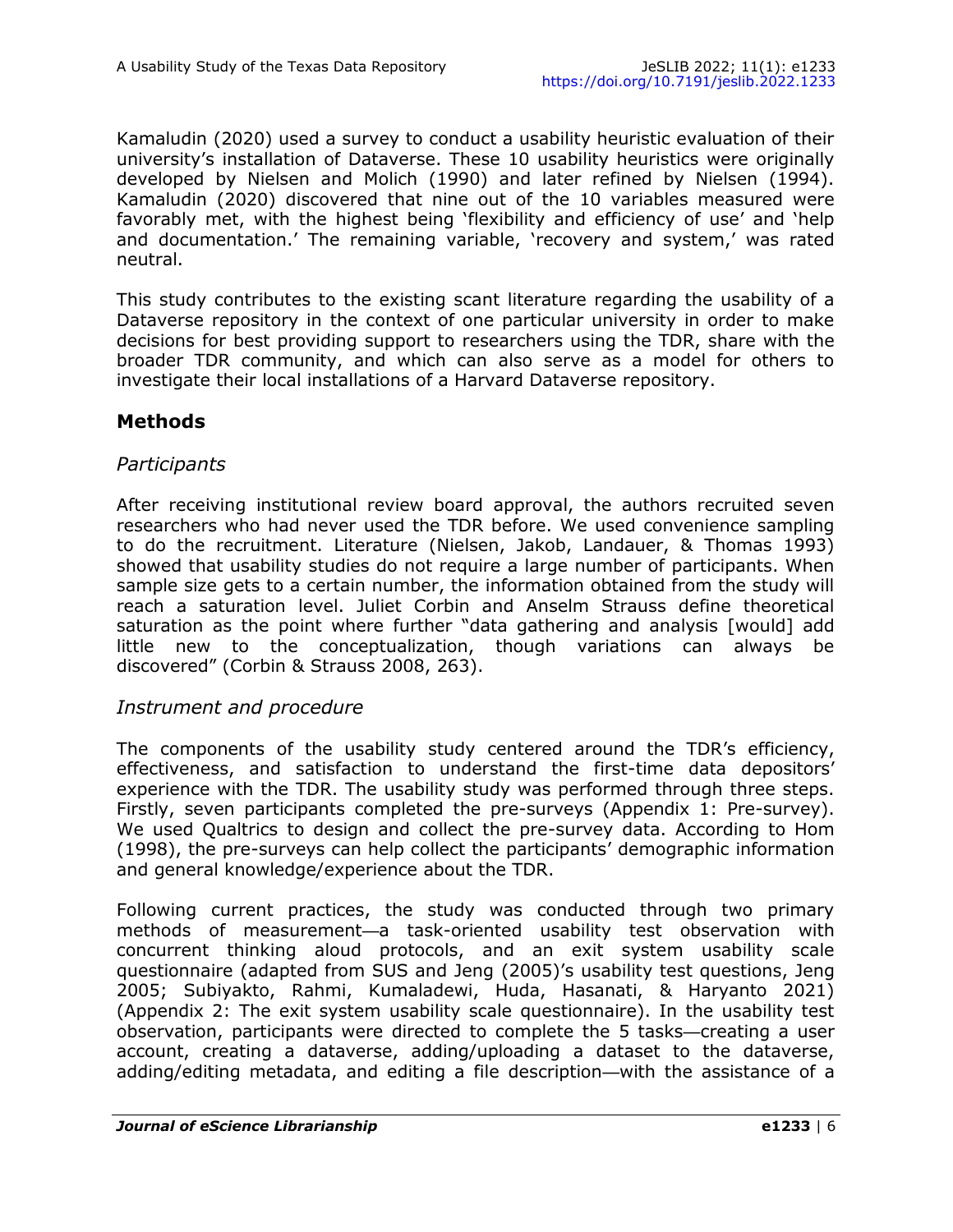moderator who is a TDR specialist through video conferencing software (Appendix 3: 5 task scenario for data depositors). Another usability specialist took detailed notes and recorded the sessions.

For the 3rd task, participants were asked ahead of time to bring their own data file. Since participants are asked to complete metadata fields describing the dataset, it was necessary that they be familiar with the data and not use a 'dummy file.' Even if participants did not bring a file, they would be able to input metadata based on their knowledge of their real research dataset. We wanted to replicate an authentic data depositing experience as much as possible within the usability test.

These 5 tasks are a typical process for first-time users to deposit data in the TDR. Participants were required to verbalize their thoughts, feelings, opinions, and decisions while working through five tasks in the TDR usability test. According to Hammill (2003), a think-aloud protocol is widely used in usability testing. The think-aloud protocol helps to contextualize users' misconceptions, expectations, motivations, satisfaction, and frustrations with the system being tested. The participants' activities were observed to measure the efficiency and effectiveness of the system, and their thinking out loud responses were noted to assess the satisfaction of the user experience.

In the last data collection step, the participants were provided with an exit questionnaire asking participants about their experience with the TDR. The exit system usability scale questionnaire was used to collect information about users' experiences and reflections after using the TDR, which is generally used as a measure for satisfaction (Kous, Pušnik, Heričko, & Polančič 2020).

#### *Data analysis*

This is a mixed-method research study. Qualitative and quantitative data were collected through observation notes and surveys. Both quantitative analysis (i.e., descriptive statistics such as the task completion time) and qualitative analysis (e.g., content analysis of the thinking-aloud protocols) are employed to examine the TDR's usability for the first-time data depositors at Texas A&M University. We used conventional content analysis to identify coding categories from the thinking aloud protocols (Hsieh & Shannon 2005). To increase the credibility, every coding task was performed by two coders. By taking this mixed-methods approach, the authors used the qualitative memorandums to provide insight to the quantitative results (Creswell 2003, 208).

#### **Results**

#### *Participants' demographics*

Seven researchers from different departments across the university participated in the study. The participants were from diversified units including the College of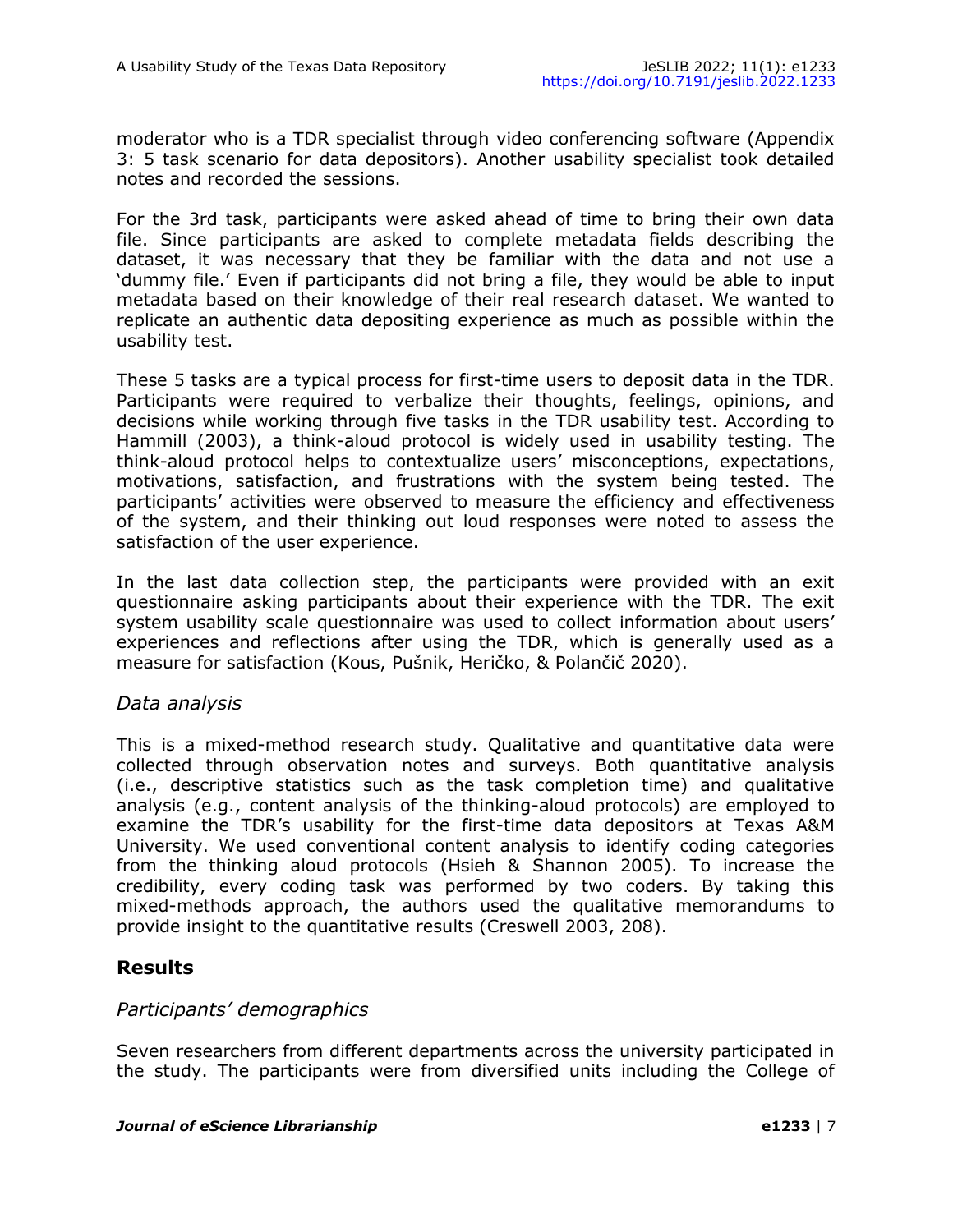Education, College of Liberal Arts, College of Engineering, and the University Libraries and included graduate students and faculty members. Among the seven participants, only one of them had used a data repository before. Even though five had heard of the TDR, none had ever deposited data to the TDR before. Detailed demographic information is included in the following table (See Table 1: Participants' information).

| Table 1: Participants' information |  |  |  |  |
|------------------------------------|--|--|--|--|
|------------------------------------|--|--|--|--|

| Participant    | <b>University</b><br>status | College/<br>department                | Years<br>doing<br>research | <b>Sex</b> | Have you<br>used any<br>data<br>repository<br>before | <b>Have you</b><br>heard of<br><b>TDR</b><br>before? | <b>Have you</b><br>deposited<br>datasets to<br><b>TDR</b><br>before? |
|----------------|-----------------------------|---------------------------------------|----------------------------|------------|------------------------------------------------------|------------------------------------------------------|----------------------------------------------------------------------|
| $\mathbf{1}$   | Faculty                     | Psychology                            | $6-10$ years               | Male       | No                                                   | N <sub>o</sub>                                       | N <sub>o</sub>                                                       |
| $\overline{2}$ | Doctoral<br>student         | College of<br>Education               | $1-5$ years                | Female     | N <sub>o</sub>                                       | Yes                                                  | N <sub>o</sub>                                                       |
| 3              | Doctoral<br>student         | Educational<br>Psychology             | $1-5$ years                | Female     | N <sub>o</sub>                                       | Yes                                                  | N <sub>o</sub>                                                       |
| $\overline{4}$ | Faculty                     | University<br>Libraries               | $6-10$ years               | Female     | N <sub>o</sub>                                       | Yes                                                  | N <sub>o</sub>                                                       |
| 5              | Doctoral<br>student         | Multi-<br>Disciplinary<br>Engineering | $6-10$ years               | Female     | N <sub>o</sub>                                       | Yes                                                  | N <sub>o</sub>                                                       |
| 6              | Doctoral<br>student         | Material<br>Science &<br>Engineering  | 1-5 years                  | Female     | Yes                                                  | Not sure                                             | N <sub>o</sub>                                                       |
| 7              | Master<br>student           | Material<br>Science &<br>Engineering  | $1-5$ years                | Male       | N <sub>o</sub>                                       | Yes                                                  | N <sub>o</sub>                                                       |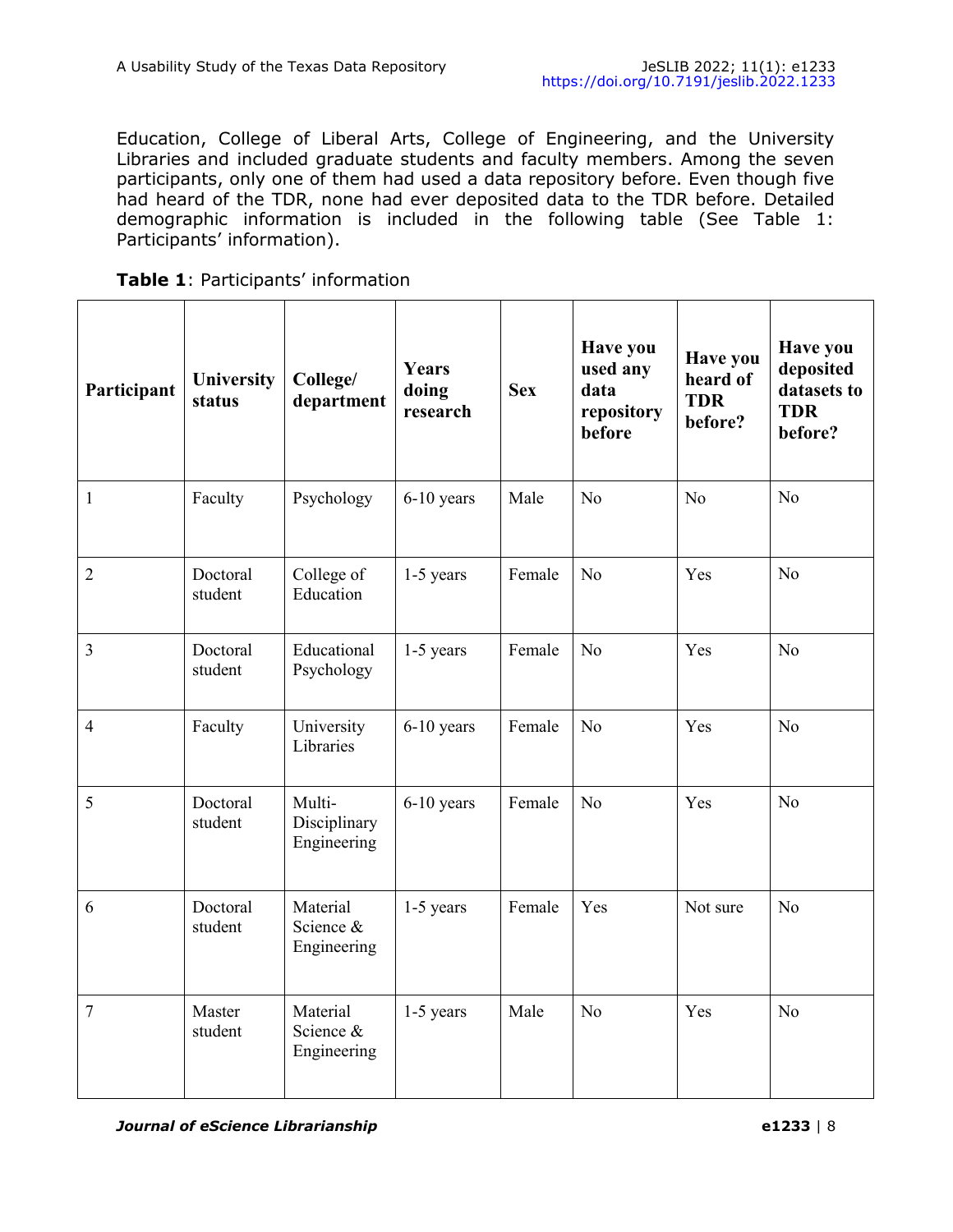## **Usability Test Observations**

#### *Efficiency—Task completion time*

The authors attempted to measure the efficiency of the TDR through the completion time at each task (Kous, Pušnik, Heričko, & Polančič 2020). Generally, participants finished the first task easily. In the first task, participants were required to log into the TDR through the institutional login and create their account. The average completion time for the first task was 2.42 minutes, with a median of 2.00 minutes. More than half of the participants finished the first task within two minutes.

In the second task, the participants were required to set up their dataverse collection for their research project. The average completion time for the second task was 6.14 minutes, with a median of 6.00, which means that more than half of the participants took more than 6.00 minutes to complete the second task. One of the participants took 9.00 minutes to complete the second task.

The third task, comprised of two congruent tasks, asked participants to 1) create a dataset in their dataverse collection and 2) upload a data file for which the dataset was created. The average completion time for this task was 5.85 minutes with a median time of 6.00 minutes. More than half of the participants needed more than six minutes to complete this task and one was unable to complete the task. While the average and median time needed to complete task three was comparable to that of task two, one participant required 10.00 minutes to complete this task, and another took 9.00 minutes to complete the task. Time to complete this task does not indicate a lack of efficiency for the participants.

The fourth task asked participants to return to the dataset that they created in task three and complete additional metadata fields. The authors did not provide direction for which fields to complete but allowed participants to choose from all of the optional fields available. The average time to complete this task was 7.52 minutes, the longest average time for all five tasks. The median completion time was 6.00 minutes. One participant took 14.00 minutes to complete the task, while another took only 4.00. The range of time to complete the task was due to the autonomy of each participant to choose the amount of metadata they wished to include. Additionally, some participants also chose to give up at this task due to the number of options available making their time to complete much shorter than expected.

The final task asked participants to return to the data file they uploaded in task three and add additional, file-level, metadata. The average time to navigate for this task was 3.14 minutes and the median time was 2.00 minutes due to the fact that some participants failed to complete this task after several attempts.

The completion time of each task offers a picture of the TDR's efficiency for users (Figure 1: Task Completion time). More observations from the field notes and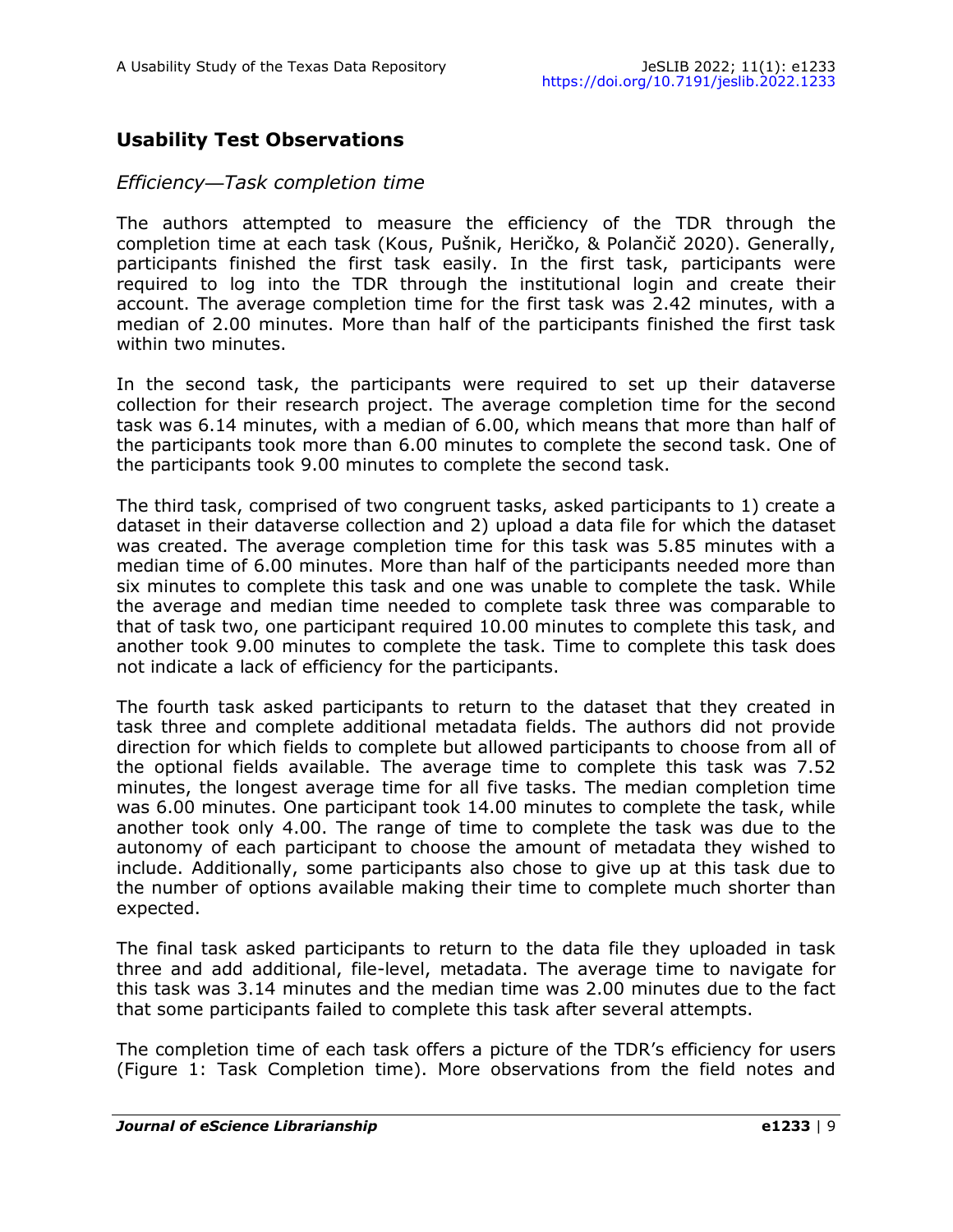think-aloud indicate how accurately in which task the users can achieve specific goals in particular environments and whether they complete the task successfully (ISO 9241-11, 2018; Kous, Pušnik, Heričko, & Polančič 2020).



**Figure 1: Task Completion Time** 

## *Effectiveness—Task completion observation*

To measure effectiveness of the TDR, task completion was analyzed using a scale modeled on those used in other studies (Gibbs, Lin, Quigley, & Tang 2013; Kous, Pušnik, Heričko, & Polančič 2020). The four-part scale included: completing the task independently; completing the task with little help from the facilitator; completing the task with significant help from the facilitator; and failing to complete the task. If the participant was able to complete the task without any assistance or re-direction from the facilitator, the task was coded a 4. If the participant, after attempting to complete the task, needed a small redirection or assistance from the facilitator, the task was coded a 3. If the participant needed multiple redirections to complete the task, the task was coded a 2. Finally, if the participant failed to complete the task or gave up on trying to complete it, the task was coded a 1. Two of the authors coded the recordings of the participants completing each task and then discussed any disagreements in coding and arrived at the final code for each task for each participant.

Given the complexity of some of the tasks and the number of fields to fill out, it was normal for the participant to need time to consider the layout and content. Only when the participants began to navigate away from the task in question, or verbalized frustration or extreme confusion would the facilitator intervene. This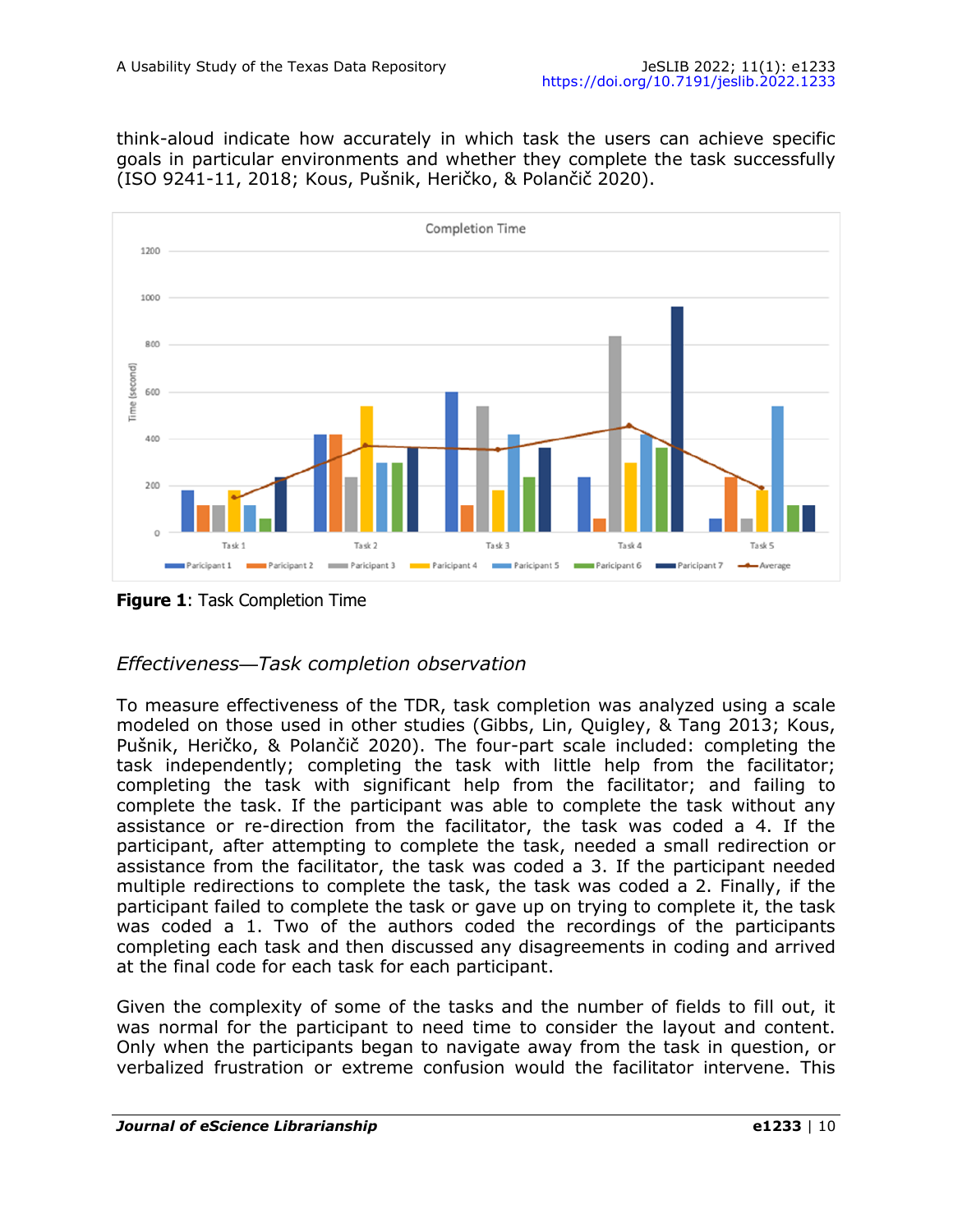was considered minimal assistance. If, after the initial assistance, the participant still seemed lost or confused the facilitator would offer more assistance to get them back on track. This was considered significant help. At this point some participants opted to continue attempting the task and others would elect to move on to the next task. If they gave up or did not finish, the task was considered a failed task (see Figure 2).

|               | Task 1         | Task 2                    | Task 3         | Task 4 | Task 5 |
|---------------|----------------|---------------------------|----------------|--------|--------|
| Participant 1 |                | 4                         |                |        |        |
| Participant 2 |                | $\overline{2}$            | $\overline{3}$ |        |        |
| Participant 3 |                | Δ                         | 4              |        |        |
| Participant 4 |                | $\overline{2}$            | 4              |        |        |
| Participant 5 | $\overline{3}$ | $\overline{3}$            |                |        |        |
| Participant 6 |                | $\overline{3}$            | 4              |        |        |
| Participant 7 |                |                           |                |        |        |
|               |                | - Completed independently |                |        |        |

- Completed with little help from the moderator

- Completed with significant help from the moderator

- Failed to complete the task

**Figure 2**: Task Success Rate

**Task 1: Logging into the TDR through the institutional login**. In this task, the authors wanted to observe if participants could navigate to the main page of the TDR to create their own account. All participants were successful in finding where to log in and were used to the institutional login. One user did not realize that she/he needed to click the "Create Account" button to finish logging in.

**Task 2: Setting up your dataverse for your research project**. In this task, the authors wanted to observe if each participant could create a personal dataverse which would serve as a container for new datasets. In general, most users struggled to find where to begin to set up a dataverse collection. As part of the facilitator script, the difference between a dataverse and a dataset was explained; however, four out of the seven participants were unable to complete the task without some level of assistance. When given the instruction to create a dataverse collection, users attempted to find a button labeled "Dataverse." However, users must click "Add Data" to reveal the drop-down option of "New Dataverse." Once on the page to create a dataverse, some participants found that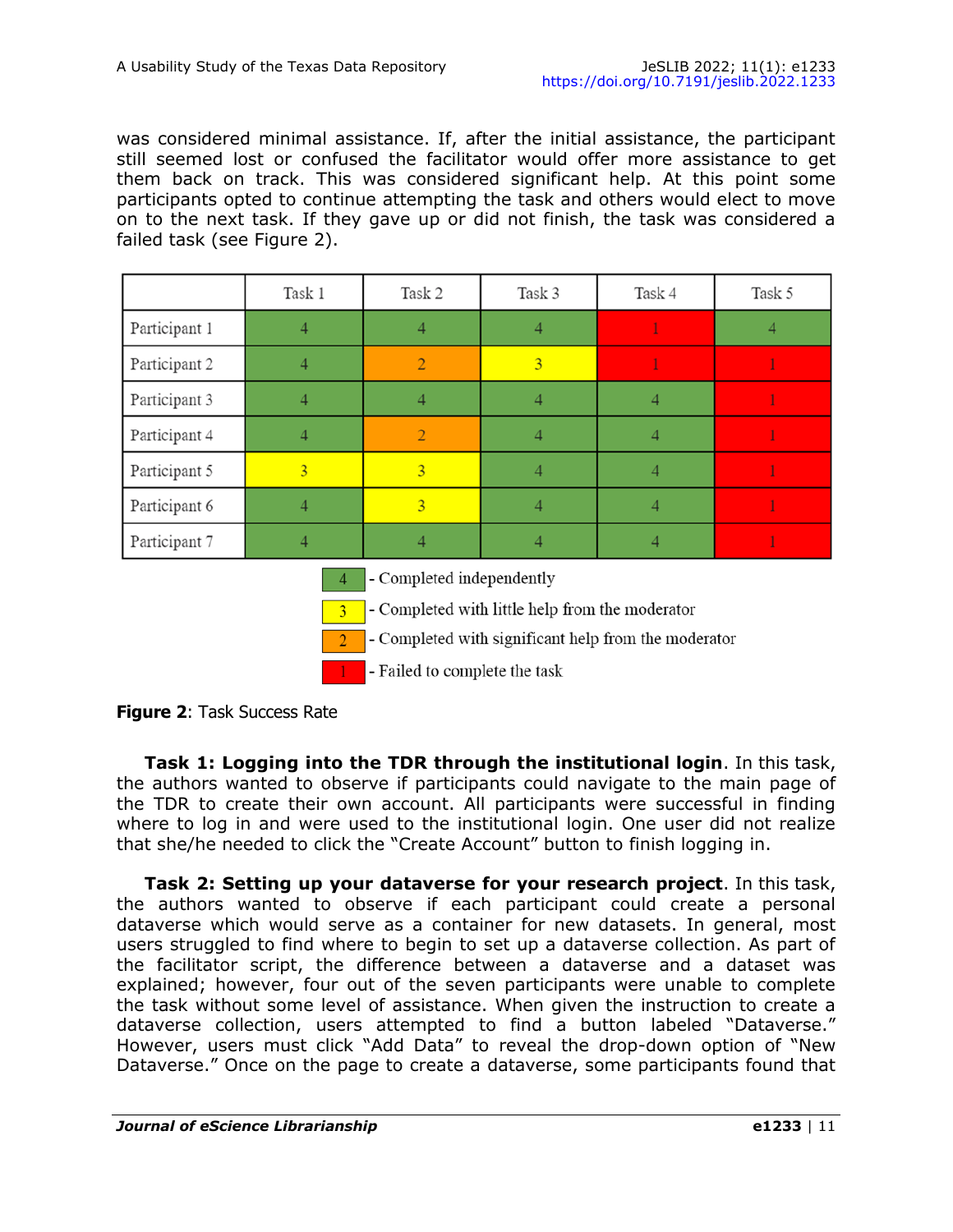the fields on the page were confusing, such as the "Identifier" and "Category" fields. The participants generally were not familiar with the term "metadata." Most of the users used the help feature (question mark icons) to understand the terms they were not familiar with (Figure 3).

| <b>Texas Data Repository</b>                    | Add Data $\sim$                             | Search $\star$ | About | User Guide | Support |
|-------------------------------------------------|---------------------------------------------|----------------|-------|------------|---------|
|                                                 |                                             |                |       |            |         |
| <b>New Dataverse</b>                            |                                             |                |       |            |         |
| *Asterisks indicate required fields             |                                             |                |       |            |         |
| <b>Host Dataverse</b>                           |                                             |                |       |            |         |
| Texas Data Repository *** TRAINING*** Dataverse |                                             |                |       |            |         |
| Dataverse Name * @                              | <b>Affiliation @</b>                        |                |       |            |         |
| <b>New Dataverse</b>                            |                                             |                |       |            |         |
| Identifier * @                                  |                                             |                |       |            |         |
| https://dataverse-training.tdl.org/dataverse/   |                                             |                |       |            |         |
| Category * <sup>®</sup>                         | Description <sup>@</sup>                    |                |       |            |         |
| Select one<br>$\checkmark$                      | This field supports only certain HTML tags. |                |       |            |         |
| Email $\bullet$ $\bullet$                       |                                             |                |       |            |         |

**Figure 3**: Identifier and Category Image

**Task 3: Adding/uploading a dataset to your dataverse**. In this task, the authors wanted to see whether participants were able to upload a single data file to their newly created dataset. Only one participant required assistance to complete this task. Participants were familiar with the "Add Data" button due to task two and were able to quickly click the "Add Data" button to select the "New Dataset" from the dropdown options.

Once the dataset is initially created, participants are required to complete citation metadata fields describing the dataset. There are eight required metadata fields and five optional fields. Some participants noted confusion about the purpose and terminology of some fields. For example, three fields are for unique dates associated with the dataset (e.g., creation date vs. deposit date). Some participants had to use the help feature to better understand the purpose of the field. Moreover, all three fields are fixed to include a specific date format, which was difficult for some participants to input correctly.

The "Identifier Scheme" and "Identifier" fields prompt users to include a unique author identification number from the scheme of their selection (e.g.: ORCID). This field is not required, and many participants left it blank because their identifier information was not easily accessible. Most participants also needed to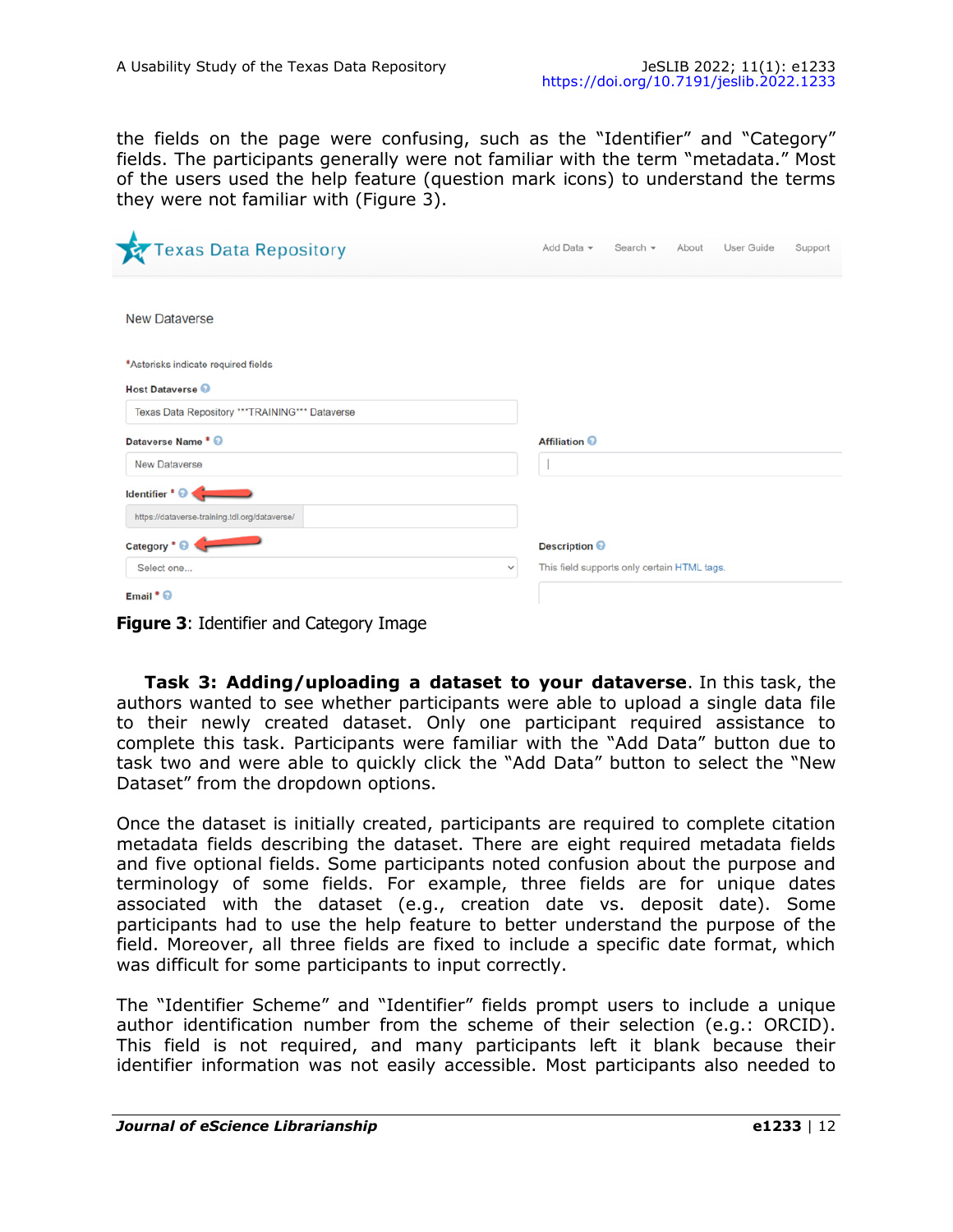use the help feature to understand the purpose of this field as the meaning of "Identifier" was unclear.

A similar bottleneck occurred when participants entered optional keywords associated with the dataset. Once they entered a keyword, they were prompted to enter the name of the controlled vocabulary standard for that keyword. The participants were unfamiliar with the term "Controlled Vocabulary." The help feature for this field provides the acronyms "LCSH" or "MESH" as examples of vocabularies, but participants were unfamiliar with these examples. All participants left this field blank.

When prompted to enter a subject for the dataset, participants were presented with thirteen disciplinary subjects (e.g., engineering, law, social sciences) and the option to choose "Other."Some participants felt that their research didn't quite fit into these categories, but when they chose "Other" they were not given the opportunity to enter an alternative subject.

When participants were asked to upload a data file to their dataset, those who had a file completed the task with little issue. Participants noted that the drag and drop feature was particularly helpful and depositing the data was very simple. Two participants did not have a data file available but were still able to add information about their dataset in this task.

**Task 4: Add/edit your metadata**. In this task, the authors wanted to see if the participants were able to return to the dataset metadata to complete additional fields that were not required in task three. Participants quickly identified the "Metadata" tab for their dataset and selected the "Add + Edit Metadata" button to complete the task. Five participants completed this step independently, while two failed to complete the task. Once on the metadata page, participants could view the metadata they filled in when initially creating their dataset. For the citation metadata previously entered, the same eight required fields are present. However, once a dataset is created and saved, the interface adds an additional 21 optional fields (versus the original five optional fields) for a total of 26 optional fields. Additionally, when creating the dataverse, participants were given the option of including more subject-specific metadata fields (e.g., geospatial or humanities). If they chose any of these subject-specific metadata fields or kept the TDR defaults (all available subject-specific metadata fields), their metadata field options more than doubled. Some participants scrolled up and down the page multiple times, opening and closing accordions with the different metadata options, verbalizing their confusion and dismay at the number of fields. When adding or editing metadata, some participants entered "n/a" in fields for which they had no content, rather than leaving them blank. All participants made use of the help feature at some point in this task to understand the purpose of several fields.

**Task 5: Editing your file description**. In this task, the authors wanted to see if the participants could describe the contents of their data file using the "File Description" field. However, only one participant successfully completed this task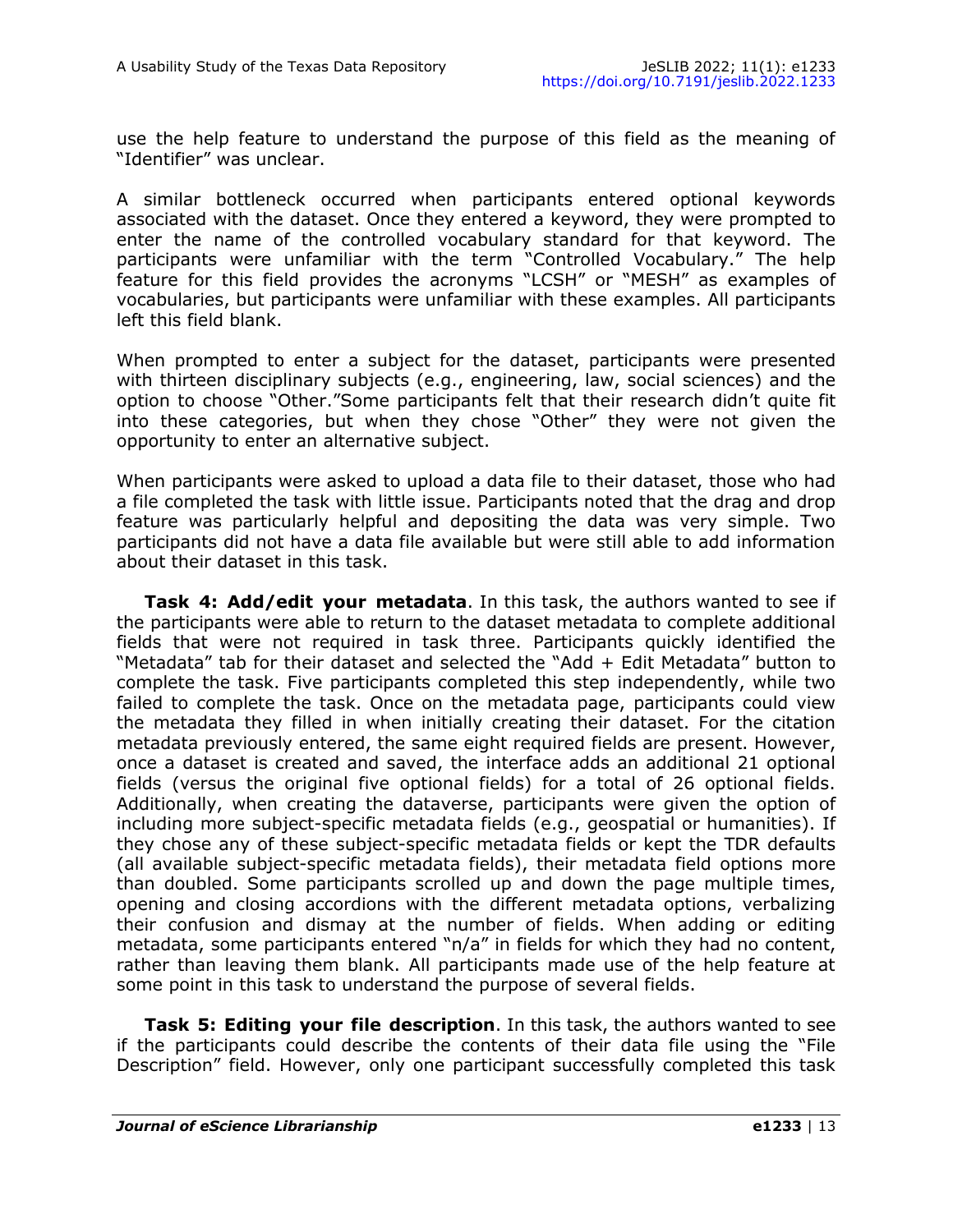and six participants failed to complete the task. Despite being on the "Files'' tab, most participants had difficulty locating the "Edit File" button and instead went to the "Metadata" tab for the dataset and selected "Add + Edit Metadata." This resulted in some updating the dataset description, rather than the file description. Most participants failed to complete the last task, due to difficulty locating the field and/or general fatigue; two participants failed to complete this task because they had no file associated with their dataset.

### **Satisfaction**

#### *Reports from the exit questionnaires*

An exit questionnaire was employed to examine usability issues related to satisfaction with the repository (Subiyakto et al. 2021). The questionnaire consisted of 13 Likert items on a five-point scale, with five points given to the most positive response, to make the qualitative data quantifiable. Mean, median, and standard deviation were calculated for each individual question. Results were summarized in Table 2.

Responses to the exit questionnaire suggest that these first-time users' overall experience with the TDR was generally positive. For instance, the mean for the first question "Your overall reaction to the TDR." is 3.71 and more than half of the participants chose "somewhat satisfied" or "very satisfied" for this question (median is 4). For the second question "I will use the TDR again," the mean is 3.86. Except two participants chose "somewhat disagree" or "neither agree nor disagree" (one for each), and the other five participants indicated that they would use the TDR again by "strongly agreeing"  $(n=2)$  or "somewhat agreeing"  $(n=3)$ . However, in some aspects, TDR also has space to improve. For instance, the mean for the question "The TDR is visually appealing" is 3.14, and the median for this question is 3, in which more than half of the participants choose "probably not" (n=2), and "neutral" (n=3), only two chose "definitely yes" or "probably yes" (one for each).

#### **Discussion**

The focus of this study was the experience of first-time users of the TDR, which provides a specific lens through which to view usability of a platform. Because this is a new service, we anticipate that most of the TDR users are first-time users. Additionally, this study examines the user as a depositor, positioning the participants as content creators rather than a content consumer. These are key facts in examining the user experience for the TDR. An experienced user may be able to offer more nuanced observations and a user searching the repository to find data would provide a distinctive viewpoint from which the user experience can be studied.

In the exit survey data, users were positive about the overall look of the repository and indicated that they would use it again. Looking at the observations, the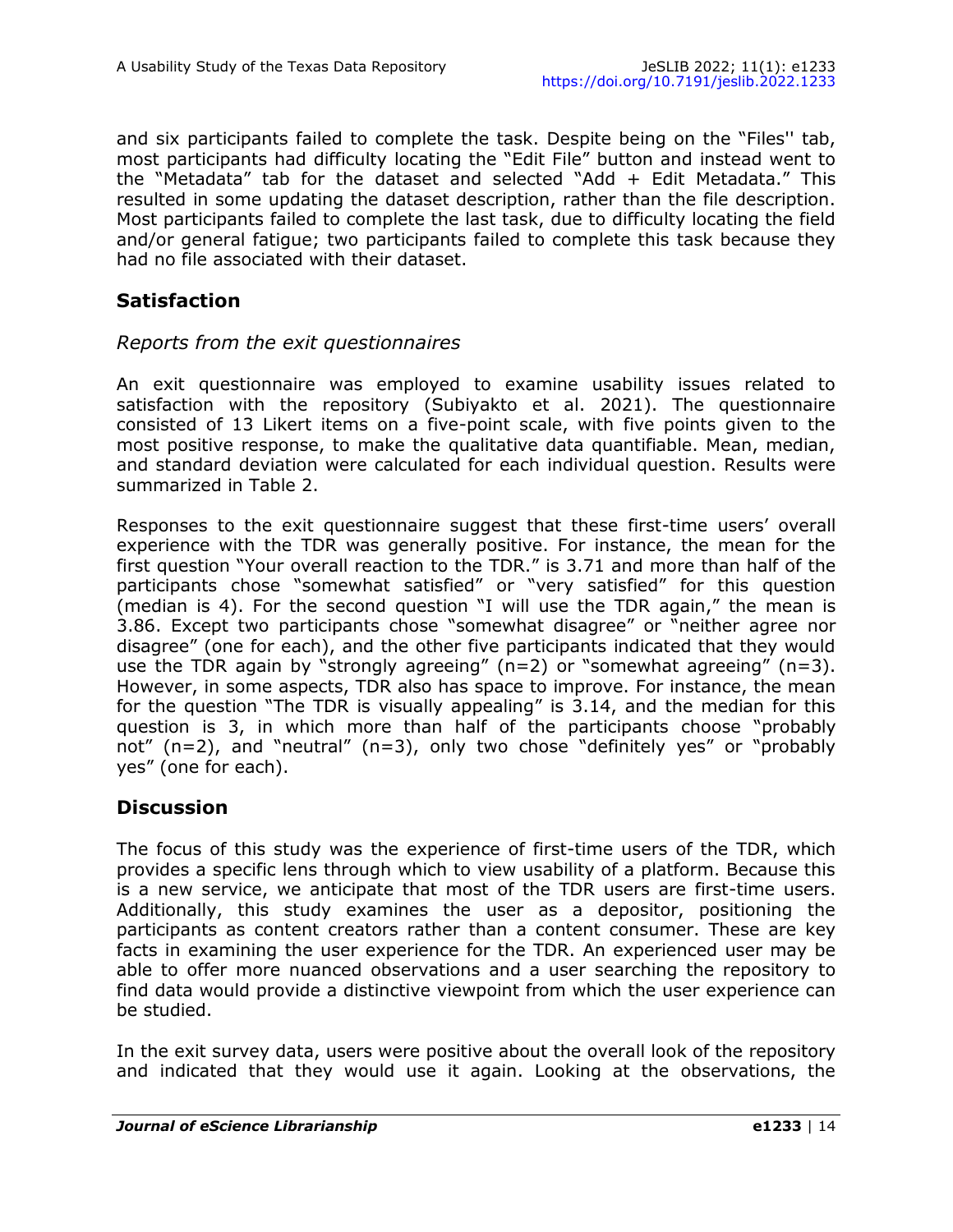## **Table 2**: Exit questionnaire results

| <b>Statements/Questions</b>                                                      | N              | Mean | <b>Median</b>  | <b>SD</b> | Min            | <b>Max</b>     |
|----------------------------------------------------------------------------------|----------------|------|----------------|-----------|----------------|----------------|
| 01. Your overall reaction to the TDR.                                            | $\overline{7}$ | 3.71 | $\overline{4}$ | .76       | $\overline{3}$ | 5              |
| 02. I will use the TDR again.                                                    | $\overline{7}$ | 3.86 | $\overline{4}$ | 1.07      | $\overline{2}$ | 5              |
| 03. The TDR is complicated to use.                                               | $\overline{7}$ | 3.14 | $\overline{3}$ | .90       | $\overline{2}$ | $\overline{4}$ |
| 04. The TDR is easy to use.                                                      | $\overline{7}$ | 3.29 | $\overline{4}$ | .95       | $\overline{2}$ | $\overline{4}$ |
| 05.I need help from other people or<br>technicians when using the TDR.           | $\overline{7}$ | 3.57 | $\overline{4}$ | 1.27      | $\mathbf{1}$   | 5              |
| 06. When I clicked on a button on the<br>TDR, it led me where I expected.        | $\overline{7}$ | 3.71 | $\overline{4}$ | 1.25      | $\overline{2}$ | 5              |
| 07. Many things (such as terminologies)<br>are inconsistent in the TDR.          | $\overline{7}$ | 3.43 | $\overline{4}$ | .98       | $\overline{2}$ | $\overline{4}$ |
| 08. Other people will understand how to<br>use the TDR quickly.                  | $\tau$         | 3.14 | 3              | 1.21      | $\overline{2}$ | 5              |
| 09. The process of depositing data in the<br>TDR is confusing.                   | $\tau$         | 2.86 | $\overline{3}$ | 1.35      | $\mathbf{1}$   | $\overline{4}$ |
| 10. There were few obstacles for<br>depositing data in the TDR.                  | 7              | 3.57 | $\overline{4}$ | .79       | $\overline{2}$ | $\overline{4}$ |
| 11. I need to have a tutorial or set of<br>instructions in order to use the TDR. | $\overline{7}$ | 3.57 | $\overline{4}$ | 1.13      | $\overline{2}$ | 5              |
| 12. The TDR is visually appealing.                                               | $\overline{7}$ | 3.14 | $\overline{3}$ | 1.07      | $\overline{2}$ | 5              |
| 13. I Can edit/revise content easily in the<br>TDR.                              | $\overline{7}$ | 3.86 | $\overline{4}$ | .90       | $\overline{2}$ | 5              |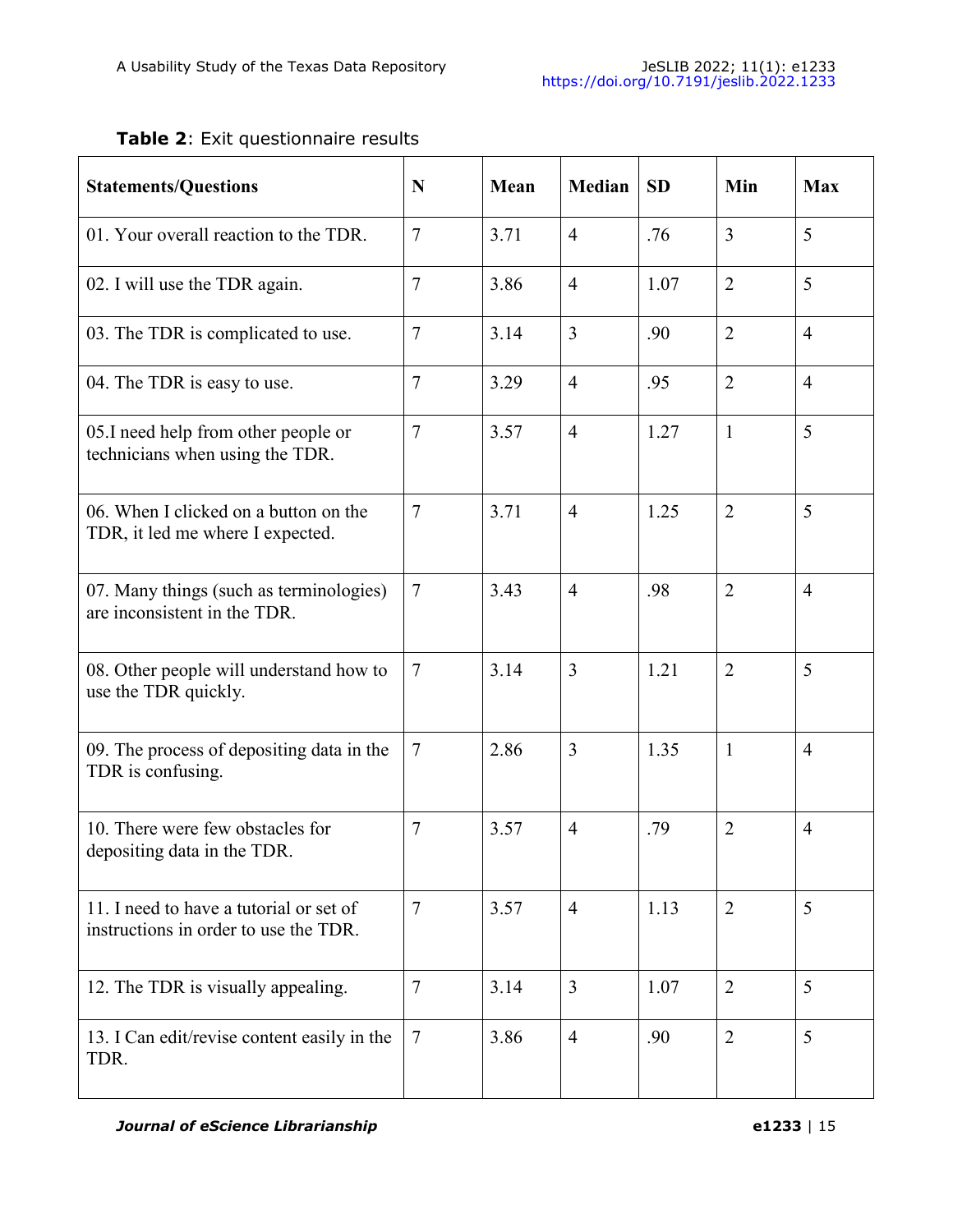efficiency data suggest that users can move quickly through the TDR to complete tasks. The effectiveness data also propose that users can often complete the tasks necessary to deposit data without significant help. Like other studies, the authors examined these three measures, which suggest positive usability at face value (Kous, Pušnik, Heričko, & Polančič 2020). However, direct observations through content analysis in the study unveiled how users are hindered in their efficiency and effectiveness due to lack of understanding of the repository structure or thrown by terminology used to guide content creation.

Sometimes the participants' satisfaction might not necessarily reflect their experience comprehensively and accurately. For example, in the think-aloud process, the majority of the participants had difficulty understanding the difference between a dataverse and a dataset, and usually found adding/editing metadata overwhelming but this was not reflected in their answers to the exit questionnaire. The question "The TDR is easy to use" still obtained a mean at 3.29, with a median of 4. This contrast is precisely why usability testing is important. If the user's subjective satisfaction or opinion was the only measure, you would miss the actual usability issues encountered with the system (Nielsen & Levy 1994).

#### *Core concepts hinder efficiency and effectiveness*

Thinking about one's own data to complete the various metadata fields in the TDR is difficult for some participants. This activity required participants to pivot their mindset from a data creator to that of a data curator. They are no longer generating factual information to validate research findings. Instead, they must describe the data as a file, or an item that will be shared with others. Understanding what others might need to know to make the data reusable was not apparent to the first-time users in this platform, which created confusion throughout the user experience.

The observations from multiple steps suggests that the purpose of robust metadata was not understood by everyone. Indeed, even the term "metadata" was unfamiliar as some noted when they thought aloud. The terminology used to guide the depositor through metadata creation accommodates a curator's understanding of a data repository but doesn't necessarily translate to a researcher's understanding of their data. For example, the term "Identifier" confused many participants. Additionally, the help feature was useful for participants when additional context or guidance was needed, but sometimes it led to more confusion due to the terminology and examples used. For instance, many participants were confused by the example for controlled vocabulary (see Figure 4).

Another hindrance was a confusion around the TDR's framework for metadata. As a Harvard Dataverse platform, the TDR allows all users to create their own unique dataverse collection, which contains four levels of metadata: dataverse metadata, citation metadata, domain-specific metadata, and file-level metadata. This tiered framework was explained to participants at the start of the study, but many still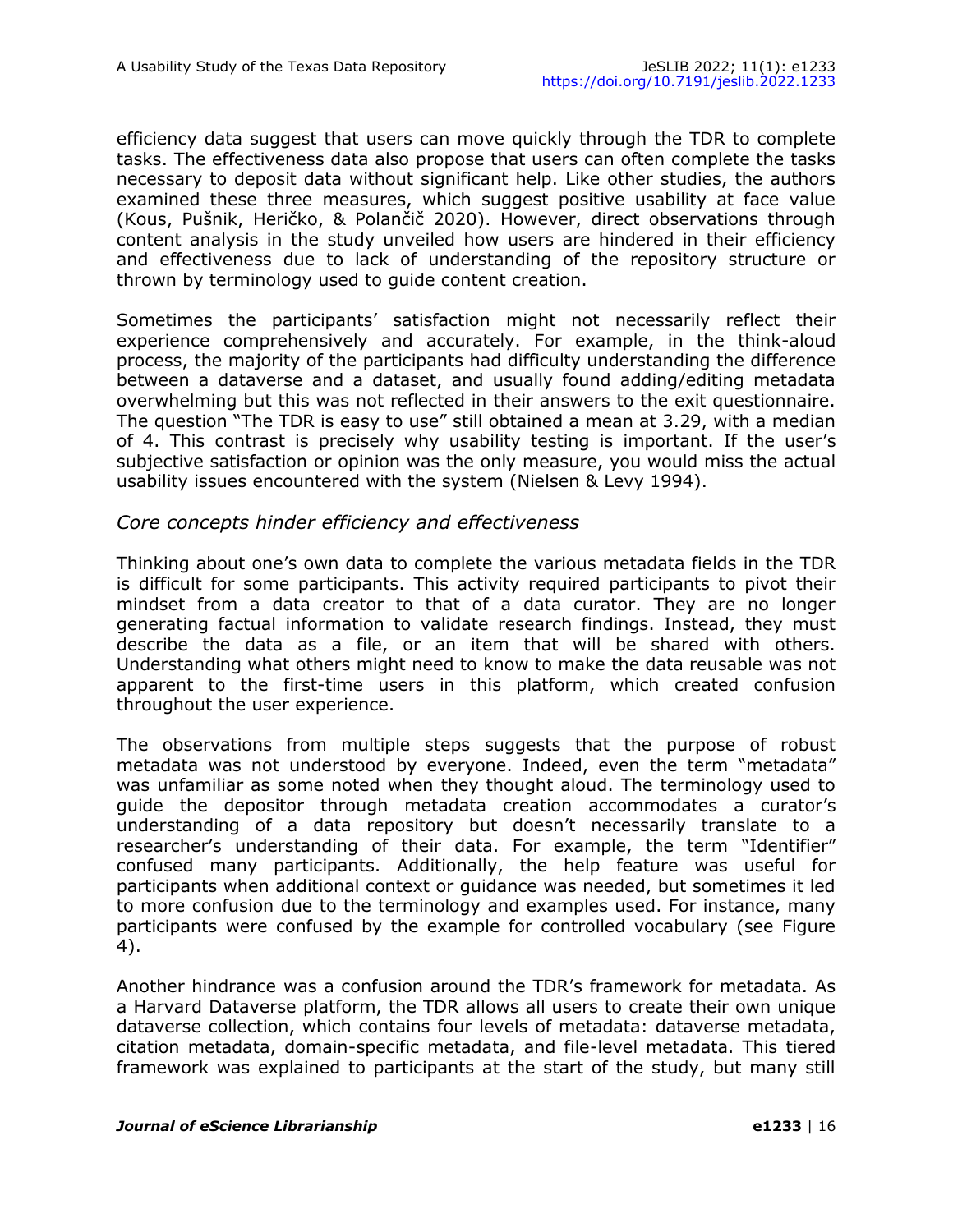| Select                                | ٠                       |  |
|---------------------------------------|-------------------------|--|
| Term $\Theta$                         | Vocabulary <sup>O</sup> |  |
| Vocabulary URL @                      |                         |  |
| Enter full URL, starting with http:// |                         |  |
| Term <sup>©</sup>                     | Vocabulary O            |  |
|                                       |                         |  |
| Vocabulary URL @                      |                         |  |
|                                       |                         |  |

**Figure 4**: Controlled Vocabulary

had difficulty navigating the four levels. For example, when asked to edit the data file's metadata, one participant selected the "Metadata" tab and changed the text of the dataset's description. The participant mistakenly performed the task at the wrong level. This is the strongest example of an overarching usability issue. The platform's tiered model for metadata description is core to its function, but many of the participants did not have an accurate mental model of the platform, which left them scrolling up and down the page or jumping back and forth between different tabs and pages to perform a single task.

#### *Service interventions*

Many of the user experience issues identified in this study can be mitigated by technology solutions, but some may also be overcome through service interventions. Similar to studies regarding other third-party platforms, such as discovery systems and LibGuides, the authors do not have complete autonomy for significant redesign of the platform. For example, changing the language used in the guidance for each metadata field should be done at the consortial level of the Texas Data Repository upon agreement of all members of the consortium. Within the authors' direct locus of control, however, is the guidance provided to users before they engage with the TDR and curation support once data is deposited. The high usage of the TDR at this university suggests users are interested in depositing. And, based on Q3 and Q5 of the exit questionnaire, these depositors are likely to value support, such as the interventions we suggest below.

**Pre-deposit intervention**. To allay the cognitive load of first-time users who assume the role of a curator in order to navigate an unfamiliar framework, librarians can be clearer about key terminology used in the repository and offer instruction about these terms. Removing jargon is not a panacea and does not provide a solution to a learning need. In order for users to shift their perspective to one of a curator, they must learn core concepts like metadata and understand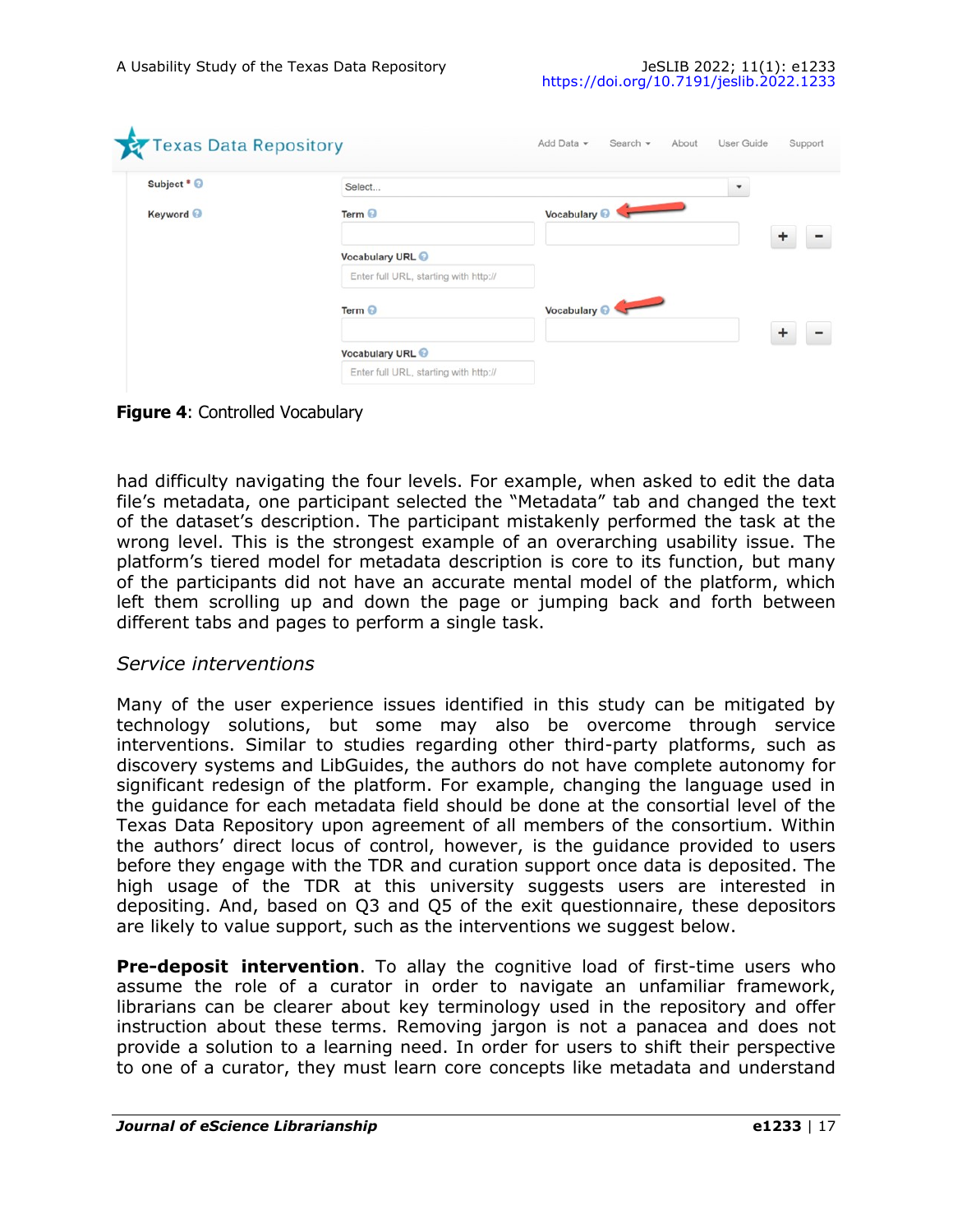how the TDR is structured to support curation actions in four different levels of metadata. Instruction can support users as they navigate from their current understanding to a new level of cognition, which can build confidence and eventual mastery (Bates 2019).

Librarians can create effective tutorials and checklists for users to teach core concepts and prepare them for the deposit. Tutorials can take the form of a short video or a combination of written and graphical instructions. The tutorial should be placed prominently at the beginning of the deposit process on the Libraries' website. In addition to teaching how to navigate the interface, this tutorial should share the core concepts described above. Additionally, the authors observed that some participants left fields blank because they were not sufficiently alerted to information that they should have at hand to enter as metadata such as their ORCID number, or the citation to a related publication. In addition to a tutorial, a checklist of information needed by users to complete different metadata fields, would help prepare them to complete these tasks at the time of need.

Post-deposit intervention. Even the most effective user instruction has limitations. Researchers may not have the time or motivation to shift their viewpoint to that of expert curators and additional curation support may be needed (Data Curation Network 2019). However, the Libraries can develop an additional service intervention to augment metadata and documentation post-deposit. A curation service where librarians review the deposit and provide users with suggestions for augmenting metadata and documentation could improve discovery and reuse of their data. Model curation services are offered by several academic libraries but scaling a similar service at Texas A&M University poses some sustainability and staffing concerns (Hudson-Vitale et al. 2017). However, the findings from this study, based on the lack of effectiveness of metadata completion in tasks 3-5,suggest that there is a need for curation services, so one possible next step is to pilot a service to test the scope and sustainability.

#### *Future directions*

While this study provided several initial impressions of potential changes to the platform itself, the authors understand that further usability studies are needed before recommendations can be made to the consortial TDR partners or the Harvard Dataverse community. For example, this study focuses entirely on first-time users, but further investigation is needed with experienced users. Recommendations for stakeholders come from a place of discovery and there is more to discover about users of the repository before advocating for change with stakeholders. Additionally, further inquiry is needed on how librarians can support researchers as they transition from the role of data creator to that of data curator. As more demands are placed on researchers to curate data, this transition in identity will require guided practice. Future directions could also test usability of the tutorials and whether they are findable on the library page when seeking support or if they successfully provide aid for completing tasks if they are on hand.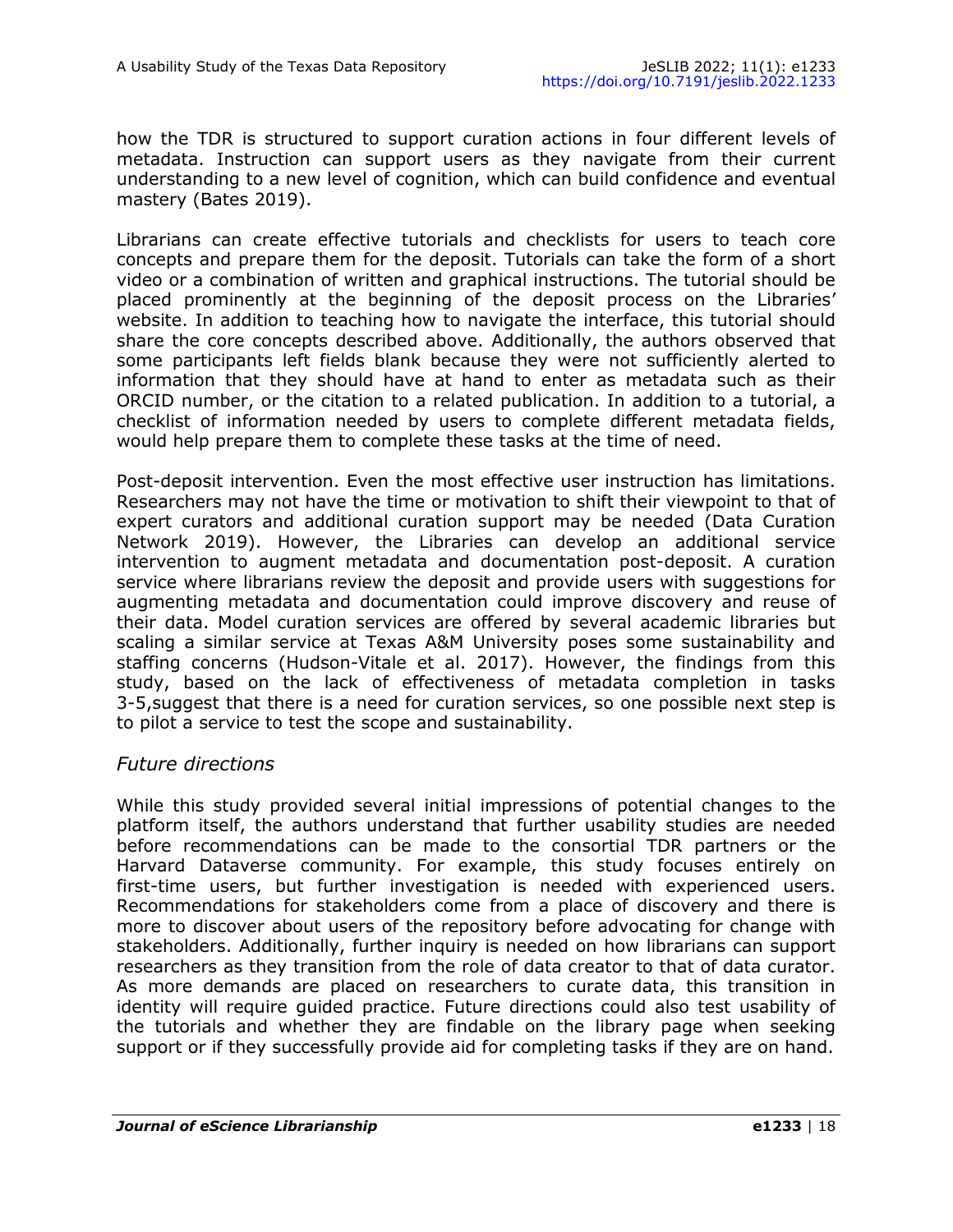## **Conclusion**

Usability studies of data repository self-deposit models have the potential to reveal both positive and negative insights into the user experience. The study and research questions constructed to evaluate the efficiency, effectiveness, and satisfaction of the platform can provide a clear roadmap for study design and tangible evidence of user satisfaction and potential areas for improvement. This study outlines a triangulation of methods to answer the research questions including pre- and post-surveys and direct observation through a usability study with a think-aloud protocol. These methods shared unique perspectives of the user experience and combined to suggest two core themes. 1) users are often unattuned to the purpose and importance of metadata and require a more conceptual understanding of its use in making data findable and reusable, and 2) first-time users of a Harvard Dataverse platform do not have a clear understanding of the platform's framework, or a clear model for the outcome of the data deposit. Data curators and repository managers can benefit from the insights posed in this study by augmenting guidance they provide for researchers and developing curation services in order to improve the user experience. Those who have expertise in metadata and curation are uniquely positioned to collaborate with researchers in the self-deposit of data to assure that reuse is possible because the data will be aligned with best practices for open data such as the FAIR data principles (Wilinson et al. 2016). Additionally, conducting a user study such as this usability study can inform the framework of a data curation service by providing user data regardless of platform or deposit model at their institution.

The methods used in this study can be a model for other libraries to investigate the usability of their data repositories to improve the user experience of data depositing. These can then be used to identify similar training or service interventions or develop system customization solutions, if possible.

#### **Supplemental Content**

Appendices 1, 2, and 3 An online supplement to this article can be found at [https://doi.org/10.7191/](https://doi.org/10.7191/jeslib.2022.1233) [jeslib.2022.1233](https://doi.org/10.7191/jeslib.2022.1233) under "Additional Files".

## **References**

Almeida, Nora, and Junior Tidal. 2017. "Mixed Methods Not Mixed Messages: Improving LibGuides with Student Usability Data." *Evidence Based Library and Information Practice* 12(4): 62-77. [https://academicworks.cuny.edu/ny\\_pubs/232](https://academicworks.cuny.edu/ny_pubs/232)

Bates, Bob. 2019. *Learning Theories Simplified: ...and How to Apply Them to Teaching,* Second ed. London: SAGE Publications.

Brett, Kelsey, Ashley Lierman, and Cherie Turner. 2016. "Lessons Learned: A Primo Usability Study." *Information Technology and Libraries* 35(1): 7-26.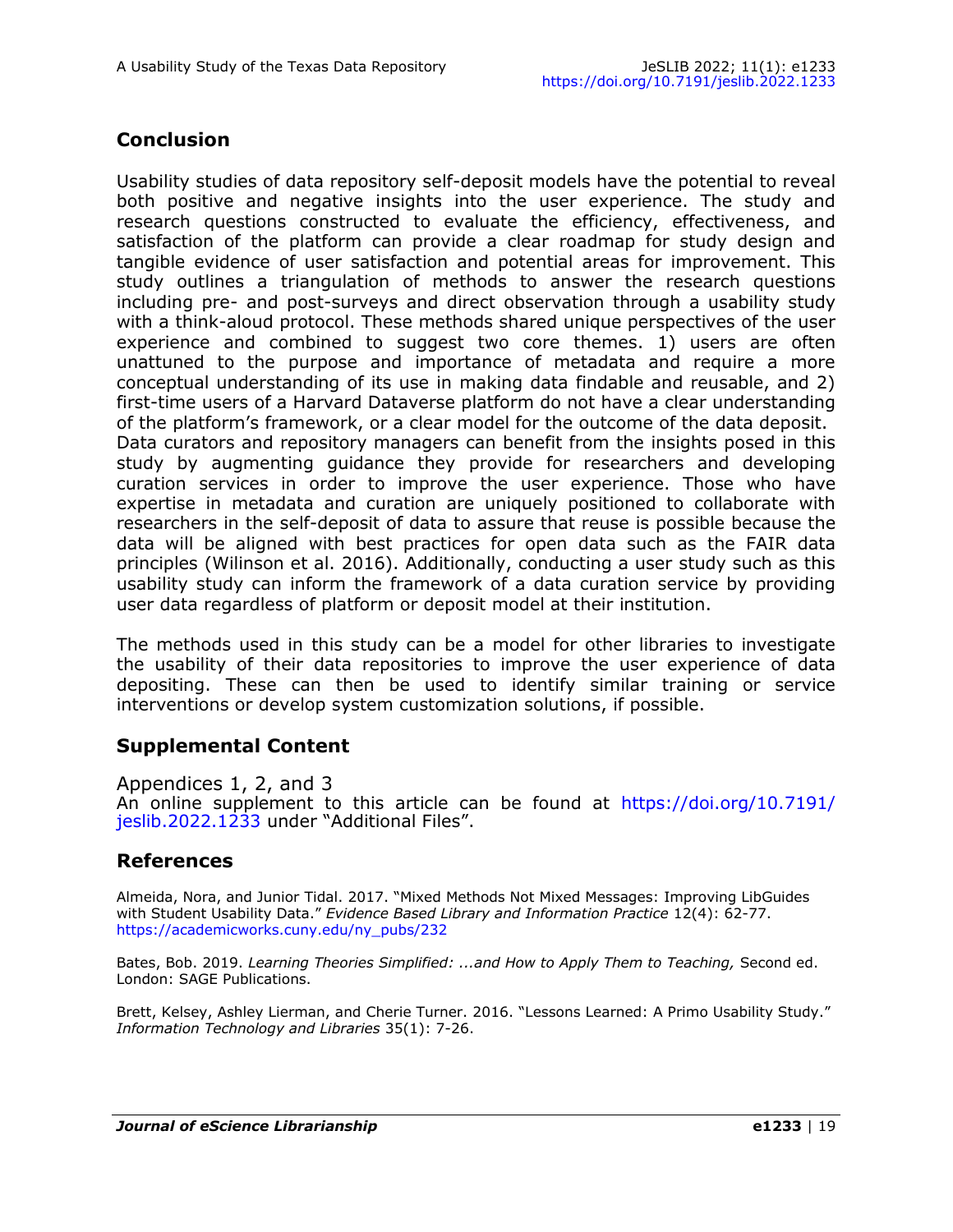Cirelli, Marie C., and Bradley A. Long. 2020. "Doing Away with 'Database:' Exploring Medical Library Website Design." *Journal of Electronic Resources in Medical Libraries* 17(3-4): 77-91. <https://doi.org/10.1080/15424065.2020.1823291>

Conrad, Suzanna, and Christy Stevens. 2019. "'Am I on the Library Website?': A LibGuides Usability Study." *Information Technology and Libraries* 38(3): 49-81. <https://doi.org/10.6017/ital.v38i3.10977>

Corbin, Juliet M., and Anselm Strauss. 2008. *Basics of Qualitative Research: Techniques and Procedures for Developing Grounded Theory*, 3rd ed. Los Angeles: Sage Publications.

Creswell, John W. 2003. *Research Design: Qualitative, Quantitative, and Mixed Methods Approaches*. Thousand Oaks: Sage Publications.

Data Curation Network. 2021. "Depositor Satisfaction with Curation Services: Preliminary Results." Accessed December 9, 2021. [https://datacurationnetwork.org/2021/08/24/depositor](https://datacurationnetwork.org/2021/08/24/depositor-satisfaction-with-curation-services-preliminary-results)-satisfactionwith-curation-services-[preliminary](https://datacurationnetwork.org/2021/08/24/depositor-satisfaction-with-curation-services-preliminary-results)-results

Gibbs, Eric, Lin, Elizabeth Quigley, and Rong Tang. 2013. "Dataverse Usability Evaluation: Final Report." 1-18. [https://dataverse.org/publications/dataverse](https://dataverse.org/publications/dataverse-usability-evaluation-final-report)-usability-evaluation-final-report

GO FAIR. n.d. "FAIR Principles." Accessed December 10, 2021. [https://www.go](https://www.go-fair.org/fair-principles)-fair.org/fair-principles

Hammill, Sarah J. 2003. "Usability Testing at Florida International University Libraries: What We Learned." *Electronic Journal of Academic and Special Librarianship* 4(1): 1-10. <https://digitalcommons.unl.edu/ejasljournal/28>

Hsieh, Hsiu-Fang, Sarah E. Shannon. 2005. "Three approaches to qualitative content analysis." *Qualitative Health Research* 15(9): 1277-1288.

Hom, James. 1998. *The Usability Methods Toolbox Handbook*. <https://rauterberg.employee.id.tue.nl/lecturenotes/UsabilityMethodsToolboxHandbook.pdf>

Hudson-Vitale, Cynthia, Heidi Imker, Lisa R. Johnston, Jake Carlson, Wendy Kozlowski, Robert Olendorf, and Claire Stewart. 2017. "SPEC Kit 354: Data Curation." <https://doi.org/10.29242/spec.354>

International Organization for Standardization. 2018. "Ergonomics of human-system interaction - Part 11: Usability: Definitions and Concepts." ISO 9241-11:2018.

Jeng, Judy. 2005. "Usability Assessment of Academic Digital Libraries: Effectiveness, Efficiency, Satisfaction, and Learnability." *Libri* 55(2-3): 96-121.<https://doi.org/10.1515/LIBR.2005.96>

Kamaludin, Abdurrakhman Prasetyadi. 2020. "Evaluation of Usability on Dataverse in Repositori Ilmiah Nasional (RIN) at the Indonesian Institute of Sciences." In *Proceedings of the 2nd Annual International Conference on Business and Public Administration* (AICoBPA 2019): 11-16. <https://dx.doi.org/10.2991/aebmr.k.201116.003>

Kim, Hyun Hee, and Yong Ho Kim. 2008. "Usability Study of Digital Institutional Repositories." *The Electronic Library* 26(6): 863-880.<https://doi.org/10.1108/02640470810921637>

Kous, Katja, Maja Pušnik, Marjan Heričko, and Gregor Polančič. 2020. "Usability Evaluation of a Library Website with Different End User Groups." *Journal of Librarianship and Information Science*  52(1): 75-90. <https://doi.org/10.1177/0961000618773133>

Nielsen, Jakob. 1993. *Usability Engineering*. Cambridge, MA: Academic Press.